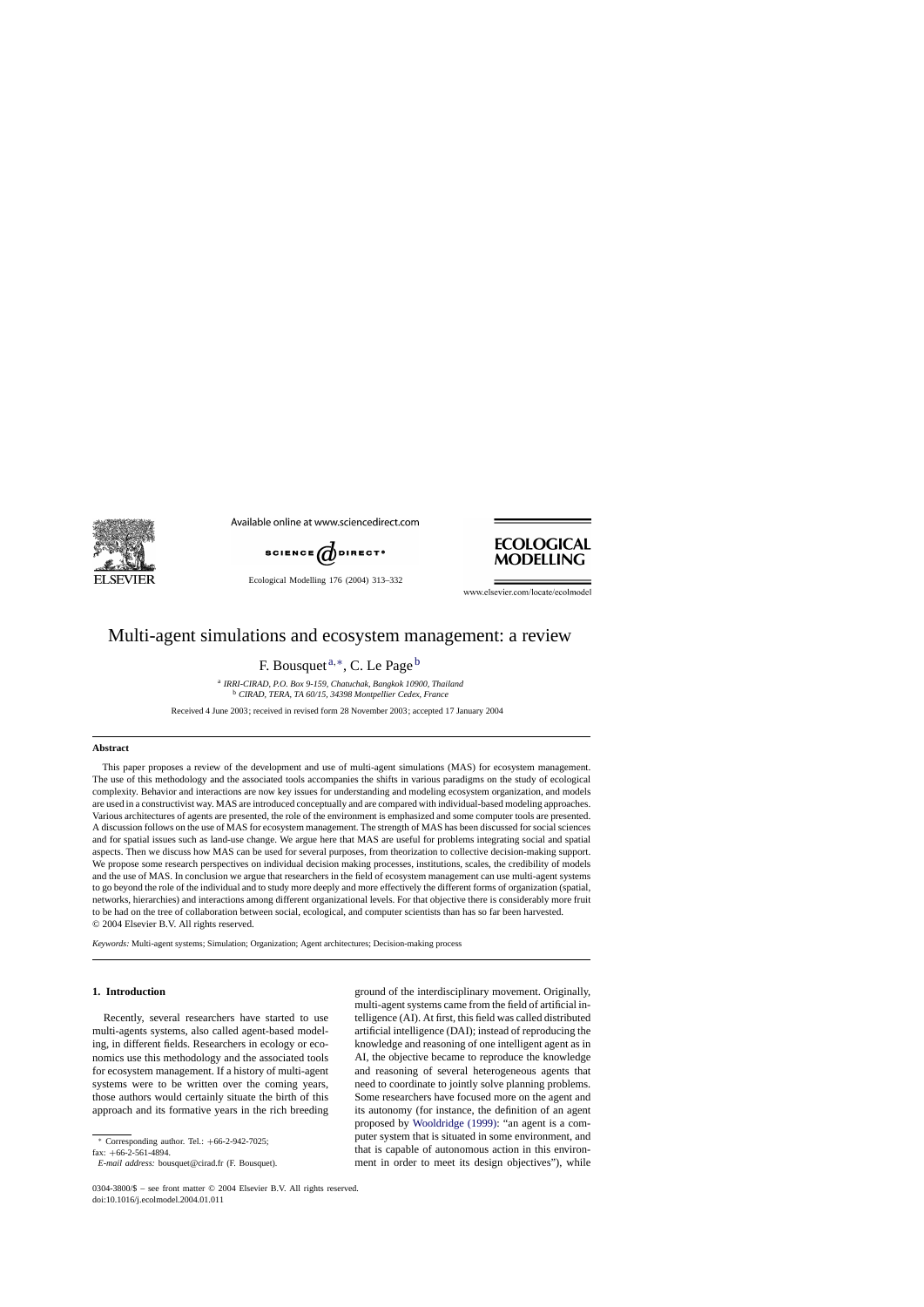others, engaged in the field of multi-agent systems, have focused more on the organization of multiple agent interactions [\(Huhns and Stephens, 1999\).](#page-17-0) Then, these later researchers met other researchers coming from other communities in social and life sciences. They also met groups from Artificial Life ([Langton,](#page-18-0) [1988\),](#page-18-0) a field which was developed more on the basis of physics and the general context of the sciences of complexity, which re-examined scientific questions by studying the interactions between elementary entities and their mode of organization. On the one hand, multi-agent systems provide a method to reformulate certain questions in the social and natural sciences. On the other hand, researchers in the field of computer sciences used several concepts from social sciences: cognitive psychology and game theory to rationalize the strategies used in establishing relations with other agents; sociology to define the modes of interaction between individuals and society, and linguistics to provide the agents with language and to organize communication protocols. Nowadays, one issue is that of the interactions of agents with a collective environment. Among the scientific disciplines mobilized to examine this problem, ecology, for which the environment is a fundamental notion, could play a key role in specifying concepts and developing appropriate tools.

Various groups have emerged from the rich breeding ground of the interdisciplinary movement and they use multi-agent systems in different ways. Multi-agent systems are now an umbrella term ([Ferber, 1995,](#page-17-0) [1999\)](#page-17-0) for (i) interacting hardware agents (collective robotics), (ii) systems of interactive software agents (softbots) used in distributing planning tasks, for example, for Telecom scheduling applications (program design), and (iii) simulations of multi-agents, also called multi-agent simulations. In this paper we will review and discuss on how multi-agent simulations (this is what MAS will stand for in this paper) concepts and techniques can be used in ecological modeling practices.

Fruitful relations have already been established in the past. References to ecology, in its broadest sense, appear rapidly in the work on MAS. The anthill metaphor provides a much-used illustration to represent the notions of reactive agents and emergence and was the subject of the first applications ([Drogoul,](#page-17-0) [1993\).](#page-17-0) Hogeweg and Hesper's work on bee colonies ([Hogeweg and Hesper, 1983\)](#page-17-0), and Craig Reynolds'

"Boids" ([Reynolds, 1987\)](#page-19-0), which imitate the behavior of groups of migrating birds, even appear to precede the notions of MAS or Artificial Life. They were followed by a range of studies on animal behaviors and animal societies. MAS were also used for so-called environmental applications that is, applications involving interactions between natural and social dynamics such as water management [\(Lansing](#page-18-0) [and Kremer, 1994](#page-18-0)) or fisheries [\(Bousquet et al.,](#page-16-0) [1994\).](#page-16-0) This paper is a review and discussion based on papers devoted to ecosystem and resource management, which may take into account these interactions between society and natural systems.

We first present how the use of a bottom-up approach comes from and leads to paradigm shifts. Second, we present MAS and their use in ecological and social research. Then we propose a classification of the kind of agent and interaction protocols used in the literature and the various software tools. We end with a discussion on the various uses of MAS.

# **2. MAS and ecosystem management: the paradigm shifts**

# *2.1. From "dynamics under constraints" to Interactions*

In the field of ecosystem management, the problems of access and use of natural and renewable resources are key issues. Scientists working in this area need to examine the interactions between ecological dynamics and social dynamics. Indeed, for many years, this question was examined either exclusively from the angle of "an ecological system subject to anthropogenic disturbance" or, from the angle of "a social system subject to natural constraints".

In the first case, scientists make a careful description of the dynamics of the resource, with management constituting a definition of the various forms of anthropogenic exploitation, which can be sustained over the long term by this resource. Social dynamics are summarized in terms of the type of resource exploitation they entail.

In the second case, researchers generally concentrate on the problem of resource usage, placing themselves in the position of an isolated economic agent who wishes to maximize the benefits obtained from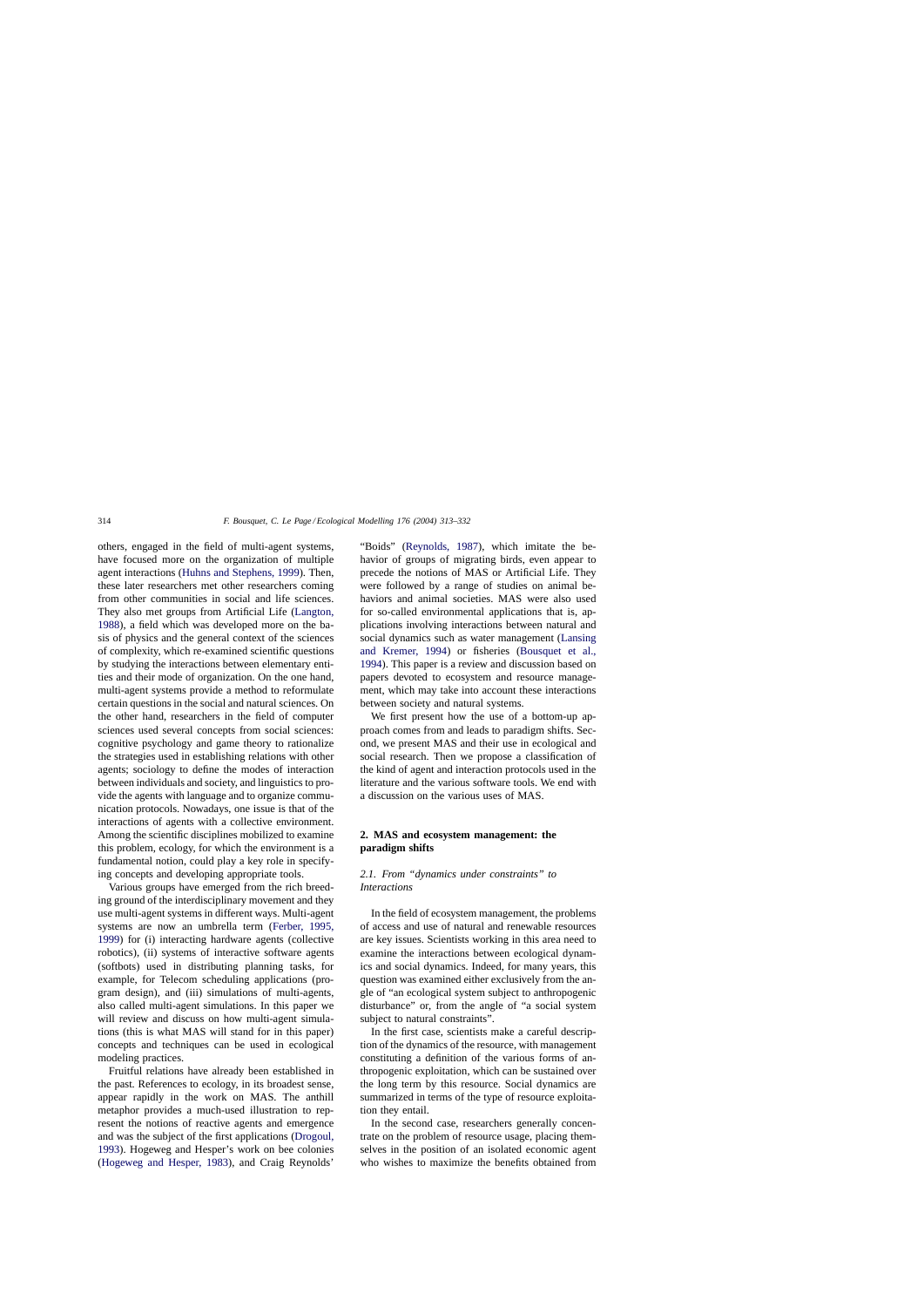a restricted resource and placing the collective use of common resources within a framework of competitive exploitation. Assuming the same decision-making model for every agent (the optimizing rationality), aggregation of behaviors is possible and the same model can be applied from micro to macro levels.

For 10 years now, the challenge has been to develop a new approach focusing more on the interactions between ecological and social components and taking into account the heterogeneity of these components.

# *2.2. From a systemic to an organizational point of view*

In his paper on ecosystem complexity, [Holling](#page-17-0) [\(1987\)](#page-17-0) defines three concepts that have dominated causality in ecological systems and that define the principles for the management of ecosystems. The first one is based on the notion of equilibrium (balance of nature), the second one defines several states of stability (nature engineered or nature resilient). This second perception is interested in dynamics caused by variability, by events that occur at small scales. The third point of view is the one of organizational change (nature evolving). The system changes: external events lead to perturbation of the system, but also, especially when human beings are part of the system, the actors of the system may, by themselves, change the organization of the system. This third point of view corresponds to the approach adopted by the sciences of complexity: the general state of a set of interacting entities may converge toward attractors, may be disordered, or may exhibit patterns of organization that change from one to another in an unpredictable way [\(Wolfram, 1984; Langton, 1992\).](#page-19-0) To study these systems, the observations focus on the connectivity of the ecosystem's elements, their interactions, and their organization across various scales.

# *2.3. Modeling tools: from stocks and flows to behavior and interactions*

To take into account the links between the natural system and the socioeconomic system, researchers have integrated the two subsystems as modules of models ([Costanza et al., 1993\).](#page-16-0) This systemic research uses the tools and methods of the mathematicians who developed that methodology: system dynamics

([Von Bertallanffy, 1968\).](#page-19-0) [Muller \(1997\)](#page-19-0) explains how ecosystem theory got inspiration from systems analytical sources and establishes the linkages among ecosystem theory and cybernetics and control theory, information theory, network theory, thermodynamics. Practically, modelers describe systems as a set of modules or compartments interlinked by flows and controls. User-friendly software such as  $Stella<sup>1</sup> Vensim<sup>2</sup>$ . Simulink, $3$  and others is available. Practically, with these tools, the compartments are used to represent the stocks (aggregated variables) and flows represent flows of matter, energy, or information. It is thus possible to model linked ecological and economic components in an integrated model. Each subsystem dynamic is controlled by other subsystems. For instance, stocks of a resource are controlled by the harvest, which in turn is controlled by capital. Researchers, who have tried to standardize the flows of both systems by means of energetic transformation, have proposed a stronger link ([Jorgensen et al., 2000\).](#page-18-0) The theoretical assumptions and the tools used by this approach led to studies of the equilibrium properties of a system. For [Uchmanski](#page-19-0) [and Grimm \(1996\), t](#page-19-0)his systemic point of view represents ecological systems as stable states. System dynamics is a method for identifying the set of attractors and the properties of the system near the attractors.

Although the systemic approach has been proposed as an alternative to a reductionist approach, a new point of view is emerging. The individual is the central object of that ecology that focuses on problems of behavior and interactions. This approach based on the concept of the individual has developed its own tools and methods. In ecology these models are called individual-based models (IBM). But there are two schools of thought and thus two uses of the concept of the individual. According to researchers and applications, these models fit in with the second or the third approach presented by Holling. On the one hand, for several researchers, the representation of individuals introduces inter-individual variability and thus heterogeneity is not aggregated [\(Lomnicki,](#page-18-0) [1999\).](#page-18-0) Models are called *i-state distribution models* ([Maley and Caswell, 1993\).](#page-18-0) This does not challenge the principles of a systemic point of view and its

<sup>1</sup> [http://www.hps-inc.com/#.](http://www.hps-inc.com)

<sup>2</sup> <http://www.vensim.com/>.

<sup>3</sup> <http://www.mathworks.com/products/simulink/>.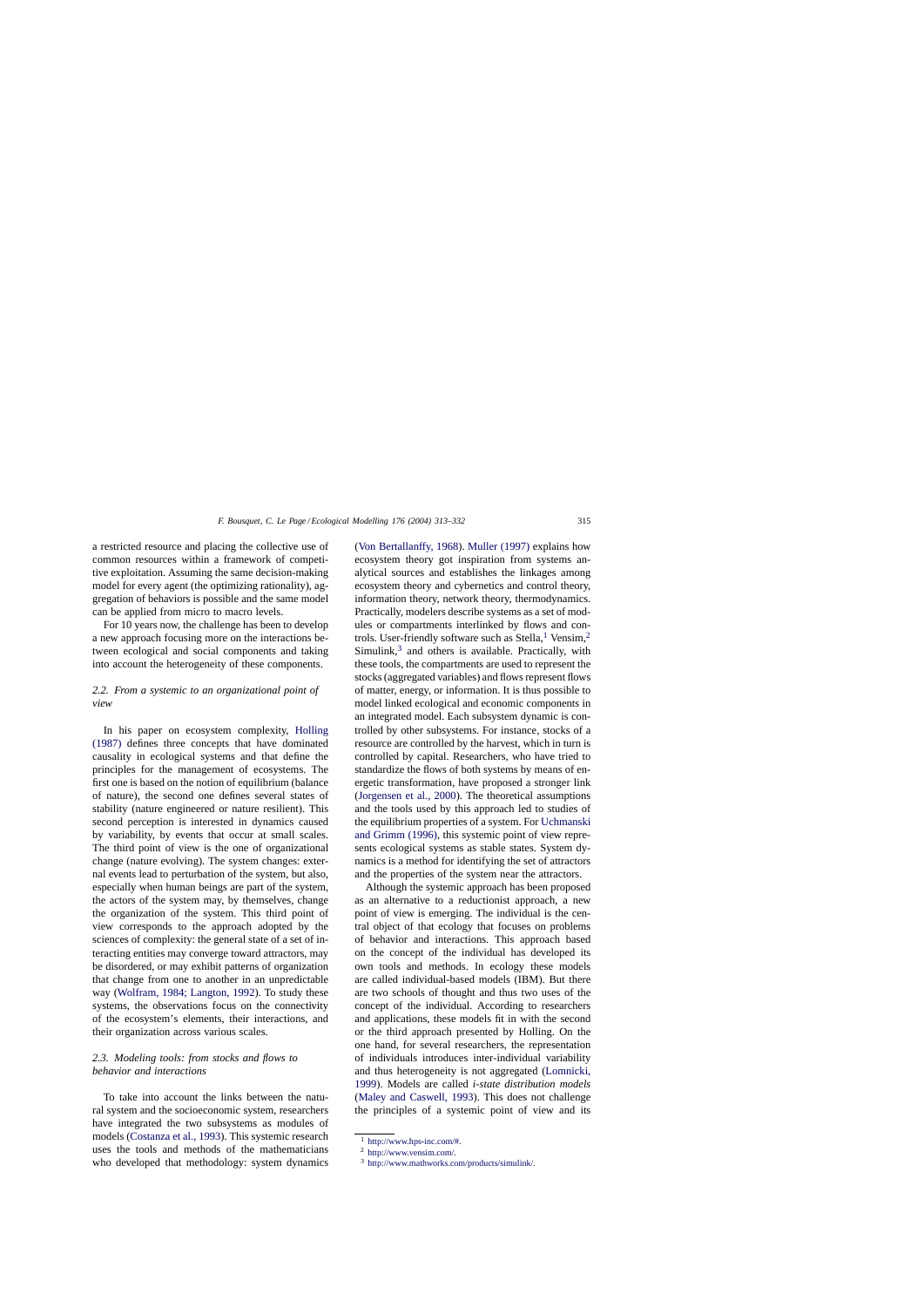|                            | Dynamic view                    | Organizational view                     |
|----------------------------|---------------------------------|-----------------------------------------|
| System conceplualisation   | State variables                 | Lower level process/entities            |
| Suitable metaphores        | Cybernatic system               | Parallel computers                      |
| Specification of mechanism | Centralized                     | Distributed                             |
| Means of analysis          | Differential equations          | Computer simulations                    |
| Key behaviors              | Equilibrium, dynamic complexity | Self-organization structural complexity |
| System organization        | Fixed, single level             | Variable, multilevel                    |

<span id="page-3-0"></span>Table 1 Two systems of interpretation leading to two concepts of complexity [\(Villa, 1992\)](#page-19-0)

major themes: equilibrium and control. On the other hand, for other researchers, the introduction of the individual in the organization corresponds to an alternative to the systemic approach. Models are called *i-state configuration models* ([Maley and Caswell,](#page-18-0) [1993\).](#page-18-0) The individual is given unique characteristics ([Judson, 1994\)](#page-18-0) and holds a specific history ([Gross,](#page-17-0) [1998\).](#page-17-0) Furthermore, taking into account the social aspects, the individuals perceive the system and decide to change the organization. While strengthening the importance of the autonomy of the individual and the organizational aspects, the researchers in ecology prepared themselves for the interdisciplinary encounter with computer scientists who were developing the multi-agent system methodology (this is discussed in [Section 3.2\).](#page-4-0) [Villa \(1992\)](#page-19-0) refers to the use of new computer tools and architecture to enhance the development of this organizational point of view (Table 1) as an alternative to the dynamic point of view.

## **3. Multi-agent systems, ecology, social sciences, and ecosystem management**

## *3.1. A definition of multi-agent systems*

There are various definitions of an agent (among them, the one given by Wooldridge referred to in the introduction of this paper) and multi-agent systems. We present here the definition given by [Ferber \(1995,](#page-17-0) [1999\)](#page-17-0) because it seems to be the more meaningful for researchers in ecology and environmental sciences.

A multi-agent (Fig. 1) system is composed of:

- An environment E, that is usually a space.
- A set of objects, O. These objects are situated, that is to say, it is possible at a given moment to associate any object with a position in E.
- An assembly of agents, A, which are specific objects (a subset of O) and represent the active entities in the system.



Fig. 1. A multi-agent system ([Ferber, 1999\).](#page-17-0)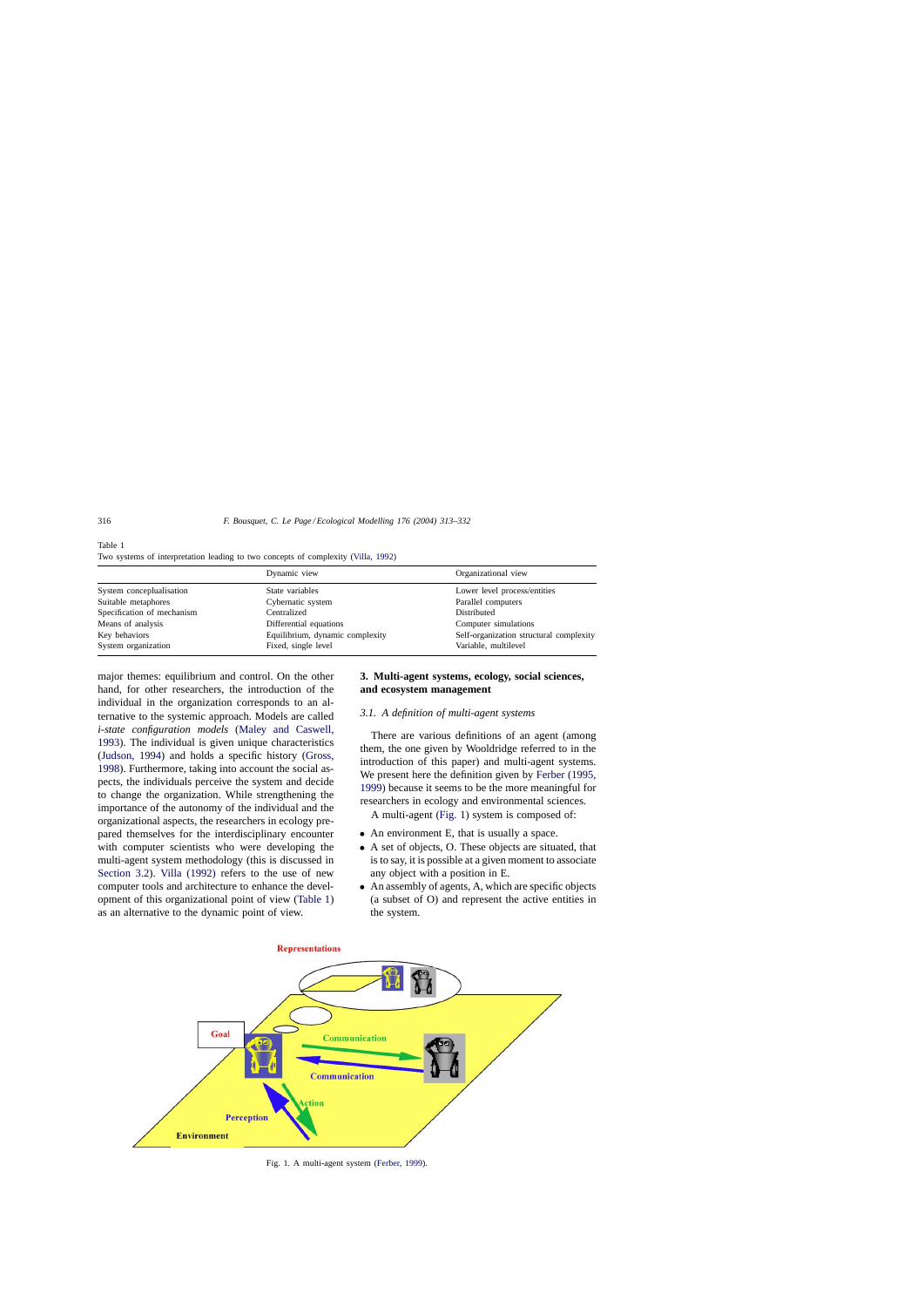- <span id="page-4-0"></span>• An assembly of relations, R, that link objects (and therefore agents) to one another.
- An assembly of operations, Op, making it possible for the agents of A to perceive, produce, transform, and manipulate objects in O.
- Operators with the task of representing the application of these operations and the reaction of the world to this attempt at modification, which we shall call the laws of the universe.

The key issue is formalizing the necessary coordination among agents. The questions are related to:

- *Decision-making*: What decision-making mechanisms are available to the agent? What are the links among their perceptions, representations, and actions?
- *Control*: What are the hierarchical relationships among agents? How are they synchronized?
- *Communication*: What kinds of message do they send each other? What syntax do these messages obey?

Various elaborate formulas are put forward for all these elements.

Multi-agent systems simplify problem-solving by dividing the necessary knowledge into subunits, by associating an intelligent independent agent to each subunit, and by coordinating the agents' activity. Thus, this refers to distributed artificial intelligence. This theory can be applied to monitoring an industrial process [\(Van Dyke Parunak et al., 1998](#page-19-0)), for example, the coordination of several specialized monitors rather than a single omniscient one. Fundamental research is being conducted on the problems associated with the representation of agents' decisions and protocols for communication. The main applications for multi-agent systems are in telecommunications, the Internet and physical agents, such as robots ([Weiss, 1999\).](#page-19-0) A group of scientists specializes in the simulations of agents' societies in ecology and social sciences.

# *3.2. MAS and IBM*

In ecology, individual-based models (IBM) were developed at the end of the 1980s. The article written by [Huston et al. \(1988\)](#page-17-0) is the most frequently quoted. These authors argue that there are two reasons for developing this approach: first, the need to take into

account the individual because of his or her genetic uniqueness and, second, the fact that each individual is situated and his or her interactions are local.

These arguments were well received since a very large number of publications now refer to this approach. Shortly after this publication, [Hogeweg](#page-17-0) [and Hesper \(1990\)](#page-17-0) published a similar article on "individual-oriented modeling", which synthesized research that started 10 years before and influenced more particularly the community of Artificial Life researchers. In 1990, a conference titled "Individual-based models and approaches in ecology" was held in Knoxville, Tennessee, the proceedings of which now constitute the fundamental literature on this question ([DeAngelis and Gross, 1992\).](#page-17-0)

Wide-ranging studies have been carried out by researchers in theoretical ecology. In 1994, [Durett and](#page-17-0) [Levin \(1994\)](#page-17-0) published an article entitled "The importance of being discrete and spatial". In this article, the authors compare four approaches for modeling the dynamics of spatially distributed systems: (i) the average field (ordinary differential equations) in which each individual has an equal probability of interacting with other individuals; (ii) "patch models" in which individuals are grouped on a set of sites with no connection structure; (iii) reaction–diffusion models where a population of individuals diffuses in space; and (iv) particulate approaches in which the individuals are "discretized". [Durett and Levin \(1994\)](#page-17-0) demonstrate the conditions in which these models are equivalent or otherwise. Various other studies [\(McCauley et al.,](#page-18-0) [1993; Wilson et al., 1993; Wilson, 1996](#page-18-0)) have pursued this approach, comparing results of mathematical models and simulations centered on the individual.

During the 1990s, several individual-based models were published. See the work of [Roese et al. \(1991\),](#page-19-0) [Silvert \(1993\),](#page-19-0) and [Derry \(1998\).](#page-17-0) Several models are models of forests [\(Deutschman et al., 1997\).](#page-17-0) Numerous ongoing applications can also be seen on the Web site of C. Reynolds.<sup>4</sup> Dedicated simulators ([Carter,](#page-16-0) [1996; Risenhoover, 2002\)](#page-16-0) also exist. The most striking application is doubtless the ATLSS model (across trophic level system simulation), which seeks to simulate the ecological functioning of the Everglades region in Florida ([Abott et al., 1995\).](#page-15-0) This model repre-

<sup>4</sup> <http://www.red3d.com/cwr/ibm.html>.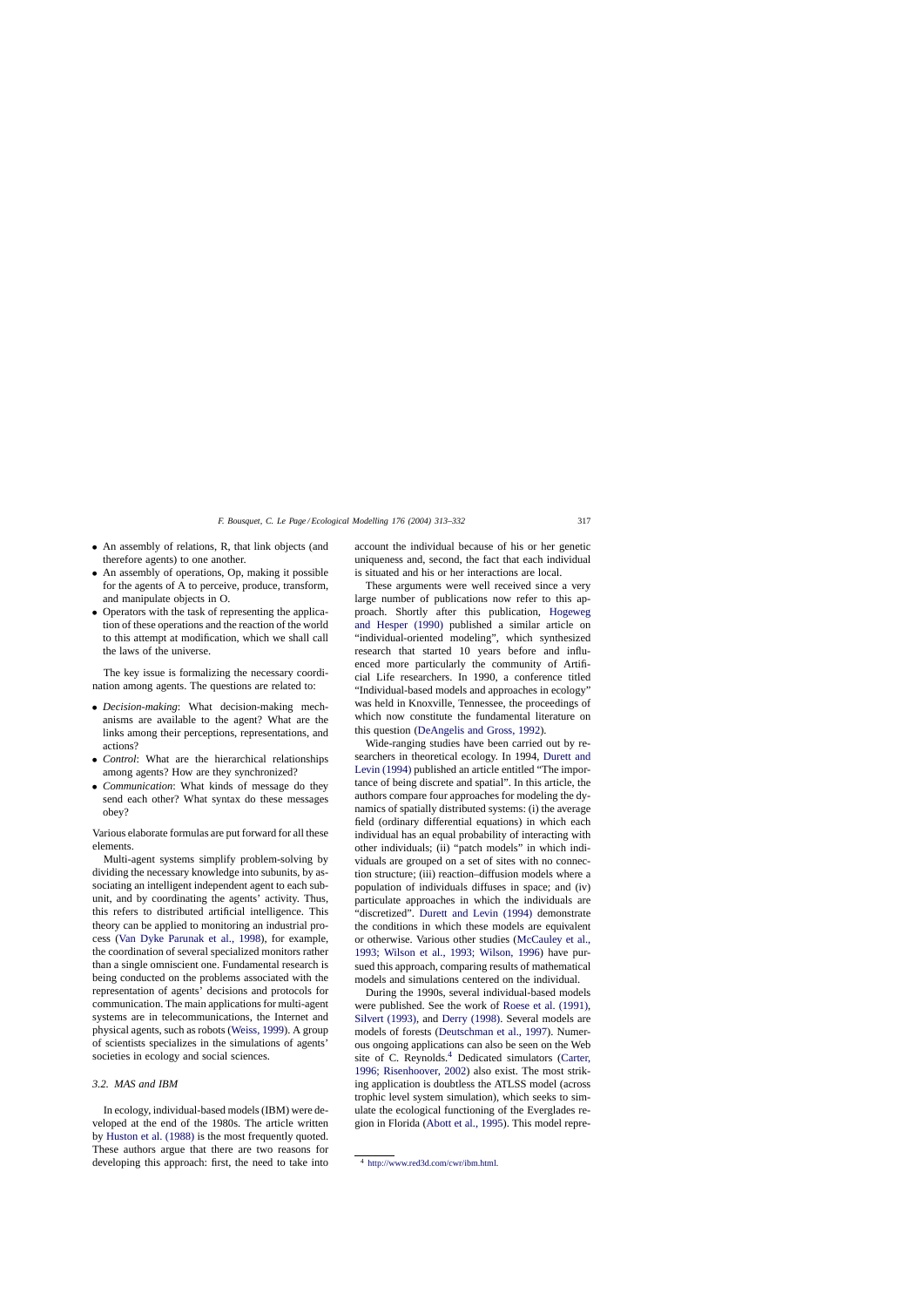sents abiotic factors such as hydrology, fire and hurricanes, and the various trophic levels. Inside these models, which may be multi-compartment mathematical models, different animal populations are simulated (deer, felines) using IBM models. For models truly distributed on the individual (*i*-configuration models), the object approach has generally been applied.

A special issue of *Ecological Modeling* [\(Grimm,](#page-17-0) [1999; Grimm et al., 1999\)](#page-17-0) presented a discussion on what conclusions can be drawn after 10 years of development and use of IBM. Mainly, two ideas are expressed on the need for a consolidation phase. The biologists–computer scientists have to examine classical modelers' questions: how to describe the structure of a model and how to present the results? The consolidation is also theoretical. Too many applications were presented without any concern about the generic nature of the results. [Grimm \(1999\)](#page-17-0) proposed favoring models closer to theoretical issues, usually represented in mathematical terms.

There are some differences between MAS and IBM. IBM were developed by ecologists who tried to introduce the notion of the individual to understand the role of heterogeneity. MAS are more influenced by computer sciences and the social sciences. MAS give more emphasis to the decision-making process of the agents and to the social organization in which these individuals are embedded. Furthermore, an agent is not necessarily an individual. An agent can represent any level of organization (a herd, a cohort, a village, etc.).

# *3.3. MAS, artificial societies and computational economics*

MAS are developing rapidly in the field of social sciences. Social simulation is the subject of numerous conferences, for example, "*multi-agent systems and agent-based simulation*" (MABS) ([Sichman et al.,](#page-19-0) [1998\)](#page-19-0) and "*simulating societies*" [\(Gilbert and Doran,](#page-17-0) [1994\),](#page-17-0) among others. Research on the subject is published in the electronic journal *JASSS* (*Journal of Artificial Societies and Social Simulation*) or in specialized journals. In addition, a group called agent-based computational economics (ACE) [\(Tesfatsion, 1997\)](#page-19-0) has been set up, publishing on environmental issues in various economic journals.

In social sciences, the use of MAS to simulate social phenomena is generally associated with the methodological individualism in which the singular individual is considered as the elementary unit or the atom of society ([Weber, 1971\).](#page-19-0) The overlap is, in fact, in the bottom-up approach that characterizes MAS. However, the equivalence between individuals from a society and agents from a MAS can be misleading: it is possible for social groups, institutions, and even opinions ([Bura, 1994\)](#page-16-0) to be considered as agents with their own standards and rules for functioning. The agents are directed by constraints or rules that are expressed on a group level, that is, they are no more than entities that act and are placed in a dynamic environment.

This straightforward comment—which is natural when MAS are used for modeling—shows how the simple duality that exists between individualism and holism can be called into question. This is a major preoccupation for researchers working on ecosystem management and MAS:

- (i) individuals, products of history are driven by collective values and rules;
- (ii) collective values and rules evolve because of the interaction between individuals and groups;
- (iii) the individuals are neither similar nor equal but have their own specific roles and social status.

How do individuals make up a group? How is an institution created? The individual cannot be considered as an autonomous entity that is independent of its social environment. How are individuals constrained by collective structures that they themselves have set up and how do they make these structures evolve ([Gilbert,](#page-17-0) [1995\)?](#page-17-0) What degrees of freedom are given to the definition of individual practices? Here are just some of the questions that can be explored using MAS and that can be expressed as follows: "How are collective structures set up and how do they function when they are based on agents with different capacities of representation, that exchange information, goods, or services, etc., draw up contracts, and are thrust into a dynamic environment that responds to their actions?"

#### *3.4. MAS and ecosystem management*

Parallel to the scientific dynamics presented above, and despite limited interaction (only a few authors publish in both communities) many developments have been achieved by computer scientists invoking a reference to ecology. Our review shows that,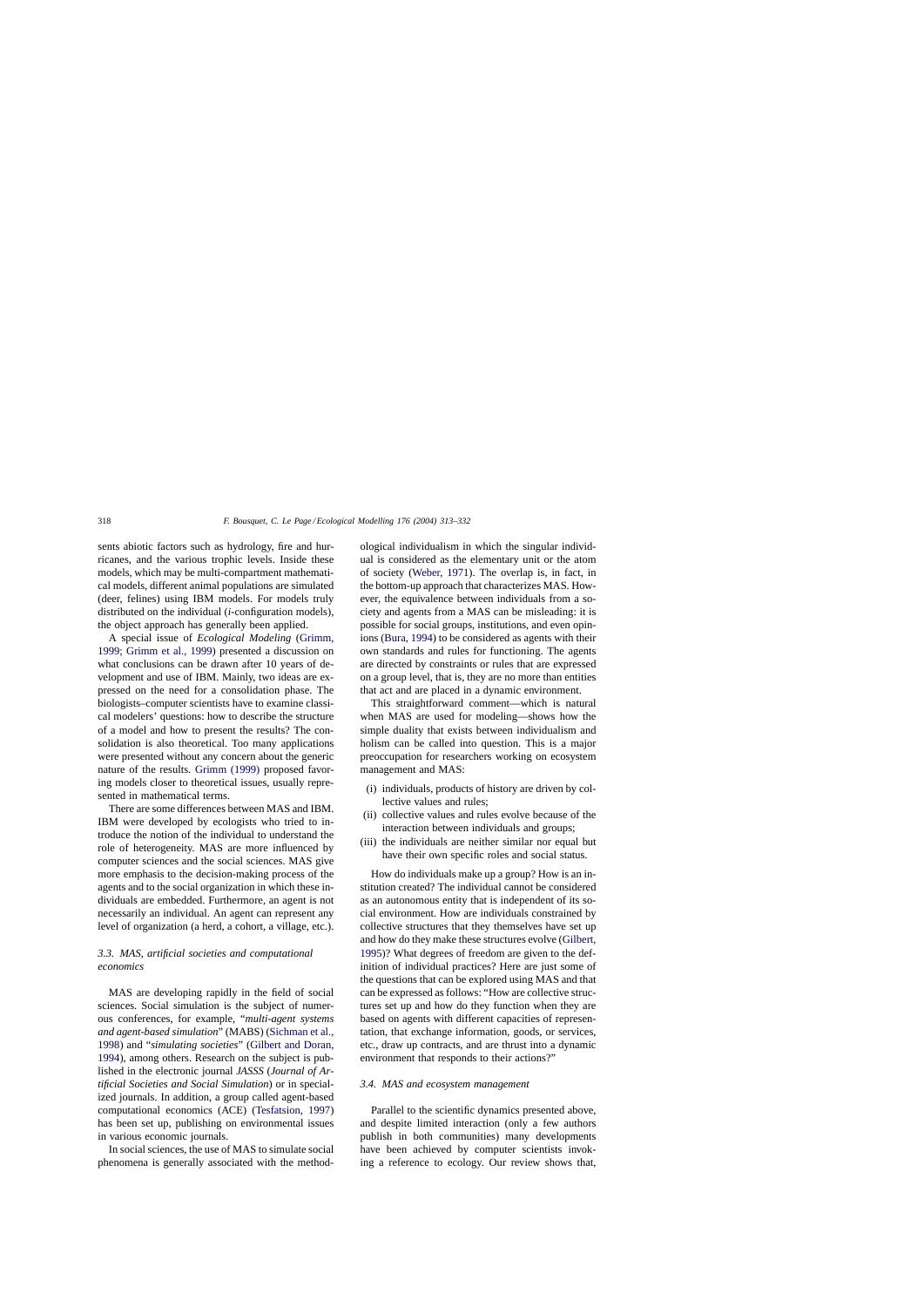in most cases, the method used is that of simulation. A few studies examine the question of problem solving, called collective problem solving in the context of MAS. On the basis of ethological studies on the problem-solving capacities of social insects ([Deneubourg and Goss, 198](#page-17-0)9), numerous studies have been performed involving processes that can be transposed to the domain of computer programming and robotics. [Drogoul \(1993\)](#page-17-0) provides an excellent review and develops with Ferber an original approach called eco-resolution. This approach involves modeling agents that must seek a state of satisfaction by avoiding a state of displeasure. One of the most well-known examples is that of the sliding squares puzzle: by seeking to satisfy themselves individually, the agents accomplish the collective task of defining a particular spatial configuration. Born out of the collaboration between computer scientists and ethologists, this method could be useful in dealing with problems of ecosystem management: for example, the problems of spatial organization of a landscape on the basis of the different roles allocated to the interacting portions of landscape. An initial example, concerning the spatial organization of agricultural land, is found in the work of [Le Ber et al. \(1999\).](#page-18-0) Land use is represented by groups of agents seeking to occupy plots to satisfy production objectives. The performances of the system are comparable to those of the simulated annealing algorithm. The work of [Baejs \(1998\)](#page-16-0) and [Ferrand](#page-17-0) [et al. \(1997\)](#page-17-0) can be placed in the same category. In this context of land development, the interactive agents are responsible for finding a spatial configuration that optimizes a global criterion. One application, for example, concerns the routing of a high-voltage power line across a landscape filled with constraints.

Numerous publications claim a purely metaphorical link with biology and ecology. For example, this article does not cover the studies that apply to problems of agents within electronic networks and that refer to ecological processes. This is an emerging field and interested readers may refer to [Maes and Schneiderman](#page-18-0) [\(1997\)](#page-18-0) for further information.

Several authors have been using MAS in the field of ecosystem management for several years. This kind of application was begun by Lansing and Kremer who studied water management in Bali (1994), [Bousquet](#page-16-0) [et al. \(1993\)](#page-16-0) for fisheries management, [Deadman and](#page-16-0) [Gimblett \(1994\)](#page-16-0) for park management, and [Kohler and](#page-18-0)

[Carr \(1996\)](#page-18-0) for archeological issues. These authors were followed by several researchers such as [Janssen](#page-18-0) [and Carpenter \(1999\)](#page-18-0) for lake management and [Dean](#page-17-0) [et al. \(2000\)](#page-17-0) and [Balmann \(1997\)](#page-16-0) for agricultural land management.

If we view ecosystems in terms of people and management problems, [Epstein and Axtell \(1996\)](#page-17-0) study the structuring of networks and their effect on the management and distribution of resources. In a more applied context, we note the studies of [Antona et al.](#page-16-0) [\(1998\)](#page-16-0) on the organization of economic exchanges between harvesters of renewable resources and consumers. In this context, the use of economic management tools is suggested, such as quotas, taxes, permits ([Kozlack et al., 1999\)](#page-18-0) and their influence is tested according to the level in the supply chain at which they apply.

[Barreteau and Bousquet \(2000\)](#page-16-0), [Feuillette et al.](#page-17-0) [\(2003\)](#page-17-0) and [Mathevet et al. \(2003\)](#page-18-0), among others, propose models and simulations that involve relations among one or more natural resources, agents who can individually exploit the common land and act on the common resource, and sets of interactions between agents who coordinate their actions or exchange information. A good overview of work by the research community from the United States is given in a book published by [Kohler and Gumerman \(2000\).](#page-18-0) [Janssen](#page-18-0) [\(2003\)](#page-18-0) also edited a book composed of several papers on the topic of MAS for ecosystem management.

## **4. MAS: computer tools for ecosystem modeling**

MAS relies on a bottom-up approach. Through the modeling of agents' behaviors and interactions, properties emerge that can be observed at the level of the system. Although a model conceptualized in terms of agents can be implemented with mathematical equations ([Janssen and de Vries, 1998\),](#page-18-0) it seems more natural to implement the agents with computer agents. The field of computer science proposes various architectures for the agents' decision-making and several protocols of interaction.

#### *4.1. Agents architectures*

Although the notion of multi-agents involves interaction among many agents, the literature shows that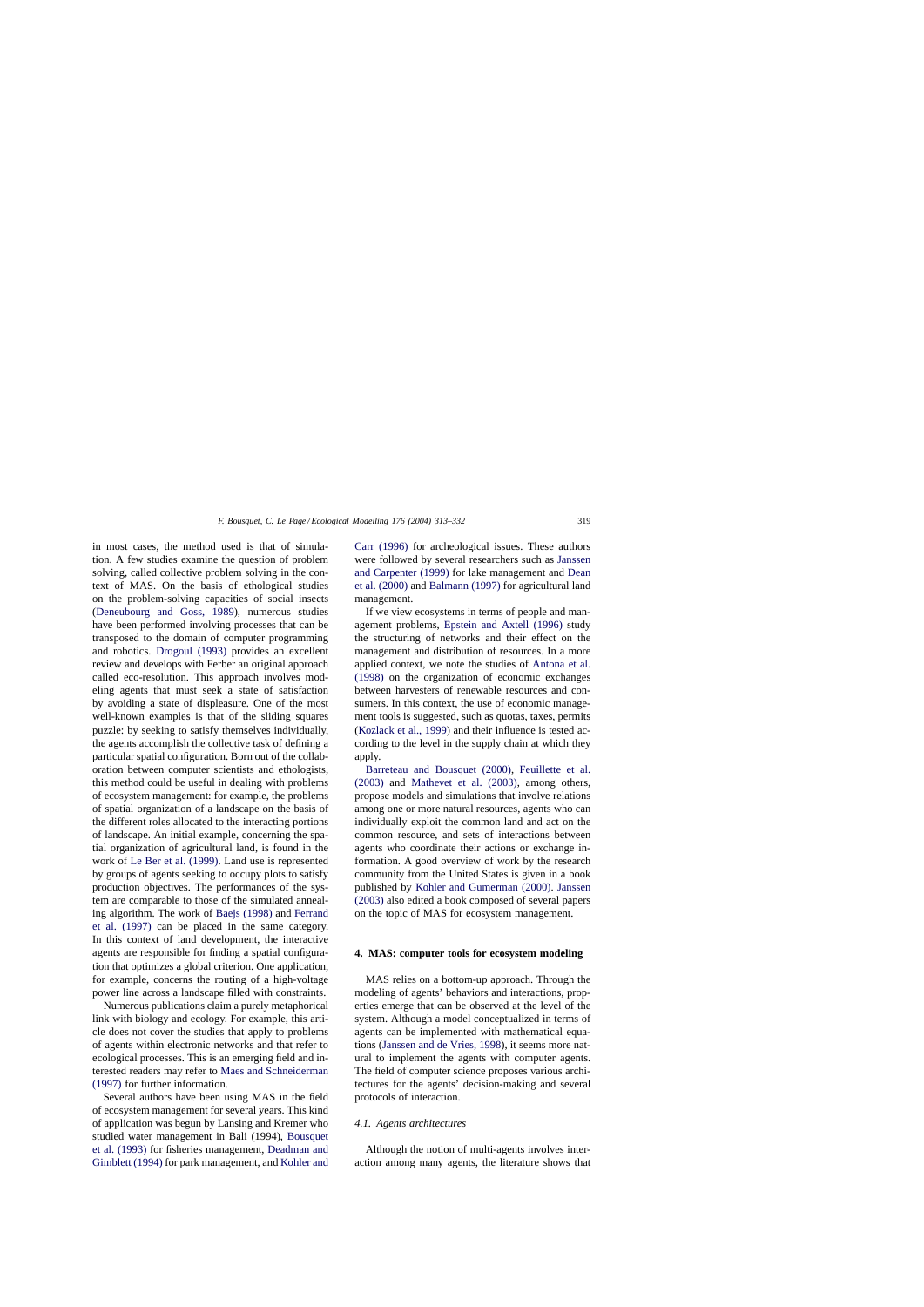<span id="page-7-0"></span>most studies focus on the internal mechanisms of the agent, either in terms of deliberation for intentional agent, or in terms of adaptation for reactive agents. Several types of architecture are proposed. Most are architectures for reactive agents, although when human actions are considered in the ecosystem, architectures place more emphasis on deliberation. Production rules are very often used to simulate the deduction process of an agent facing environmental stimuli. However, most frequently, production rules are mixed with other kinds of formalizations such as parameterized functions, or are organized in a specific internal architecture of the agent such as competitive tasks or belief–desire–intention architectures. We start here with agent architectures based on evolutionary and connectionist principles.

# *4.1.1. Architectures based on the evolutionary metaphor*

Many applications of MAS to ecosystems have been developed by the Artificial Life community. These researchers, who seek to understand complexity through a bottom-up approach, use a range of techniques, including MAS. Seeking to understand life as it could have been rather than as it is [\(Langton, 1988\),](#page-18-0) they often use approaches based on the theory of evolution to understand adaptation. The most well-known method is that of genetic algorithms [\(Holland, 1975\),](#page-17-0) which make use of what [Oppenheimer \(1988\)](#page-19-0) calls numerical genes. As part of his research on adaptive systems, [Holland \(1975\)](#page-17-0) has produced a class of algorithms which code for the potential solution to a problem in the form of a series of numbers or a chain of characters (chromosomes). The algorithm attributes an adaptation or "fitness" value to each chromosome. A periodic selection process, a function of "fitness", causes the population to evolve by favoring the fittest individuals. Cross-breeding and mutations also occur. Numerous applications have been proposed with evolutionary agents of this kind ([Lindgren and Nordahl, 1994,](#page-18-0) for example). Certain authors see each chromosome as a situated agent rather than as a set of probabilistic interactions. The coding of a chromosome within the agent often involves associating different behaviors (movement, transport, communication, etc.) with chromosome portions (genes) to obtain the "fittest" behavior combinations. One of the first applications of this approach, relating to foraging problems, was presented by [Collins and Jefferson \(1992\).](#page-16-0) [Krebs and](#page-18-0) [Bossel \(1996\)](#page-18-0) focus on the emergence of objectives for agents who are required to use an environment. [Nishimura and Takashi \(1997\)](#page-19-0) present an application of these evolutionary approaches and demonstrate the emergence of collective movement and congregation behaviors. A handful of applications have been proposed, showing how the control structure (the program) of an agent looking for food evolves and adapts over time. Holland suggested an agent architecture based on this approach, which led to the creation of the Echo platform [\(Hraber et al., 1997\).](#page-17-0) These ideas also led to the use of the concept of tag, again a kind of numerical gene that codes the skills or the behavior: agent interactions are driven through the comparison of their tags. This is used to simulate the emerging social organizations of societies of agents ([Epstein and](#page-17-0) [Axtell, 1996; Riolo et al., 2001\).](#page-17-0)

## *4.1.2. Architectures for competitive tasks*

Various architectures have been proposed to represent the choices made by an agent when it receives several stimuli which activates different tasks. There are many links in this area with robotics and with the community working on animats [\(Guillot, 1999\).](#page-17-0) Taking the problem of finding food as a basis, [Tyrell](#page-19-0) [\(1993\)](#page-19-0) proposes an architecture where behavior systems are activated in parallel. Taking the idea of intelligence without representation to its limits, certain authors create agents whose decisions are based directly on stimulus perception (behaviorism). Examples include a MANTA architecture proposed by Drogoul and Ferber (1994), which attributes an activation level to each competing task. This activation level  $a_i$  of a task *i* is calculated as follows:

$$
a_i(t) = \frac{w_i(t)}{\sum_{j=1}^n w_j(t)} x_i(t)
$$

where  $w_i$  is the weight of the task and  $x_i$  the stimulus intensity. A task is selected if  $a_i$  is greater than a given threshold. To select the tasks, Brooks has proposed a subsumption architecture [\(Brooks, 1991\).](#page-16-0) The activities are represented by different levels. Control is based on mechanisms of inhibition and suppression. The upper levels are capable of suppressing the inputs of the lower levels and inhibiting their outputs. Though it is still referenced in theory and appears well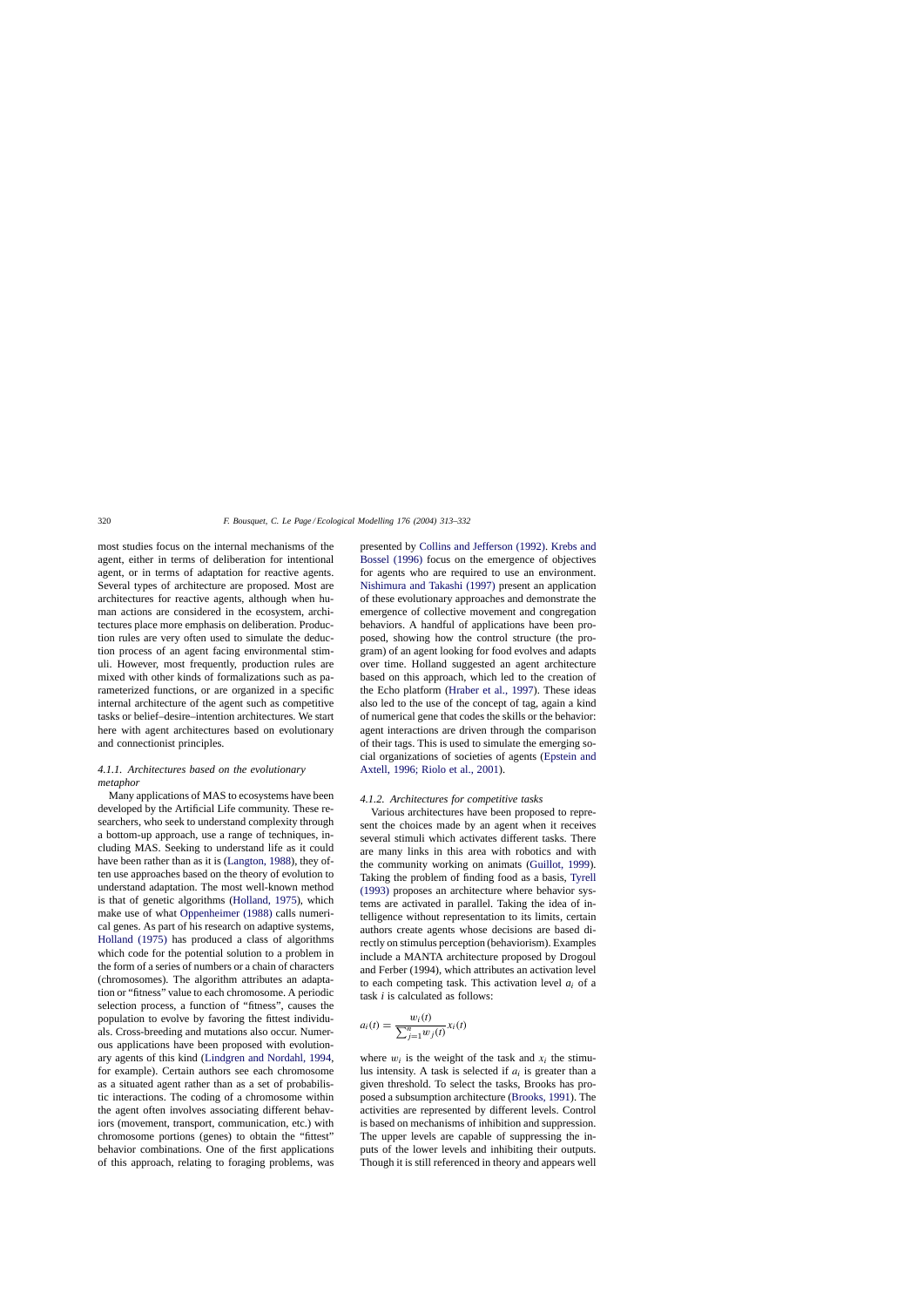adapted to ethological problems, this architecture has few applications in ecology.

# *4.1.3. Architectures based on neural networks*

Emphasis is placed on the learning capacity of agents. The perception–action relation is modeled by a network whose connections evolve. [Collins and](#page-16-0) [Jefferson \(1992\)](#page-16-0) endow their ants with neural networks so that they are capable of learning. To deal with the wide range of tasks to be accomplished, the agent ant possesses several neural networks (one to learn to explore, one to learn to transport). Jefferson et al. also propose neural networks for their Genesys agents ([Jefferson et al., 1991](#page-18-0)). An application of these methods is found in the thesis by [Dagorn et al.](#page-16-0) [\(2000\),](#page-16-0) who seeks to understand the movements of tuna fish within their environment. In the Creature model [\(Grand and Cliff, 1998\),](#page-17-0) a commercially available computer game, the agent's metabolism interacts with a neural network to simulate the agent's development: it acquires a language. A handful of applications couple neural networks with genetic algorithms that cause the network to evolve.

### *4.1.4. Parameterized functions*

The agent's decision may be expressed in terms of additions of physical forces. For example, the work on bird flight by [Reynolds \(1987\)](#page-19-0) applies vector calculations in force fields resulting from the attraction or repulsion of other agents. This type of modeling, where agents represent elementary particles, is undergoing major developments in a range of fields related to fluid dynamics, be it for modeling of water flow [\(Perrier and](#page-19-0) [Cambier, 1997\),](#page-19-0) crowd dynamics, urban traffic flow, or mass animal movements [\(Mechoud et al., 1998;](#page-18-0) [Ramat et al., 1998; Lambert et al., 1999\).](#page-18-0)

For certain resource management applications, sometimes referred to as agro-ecosystems, the decision-making processes of economically rational agents are simulated. To decide what action to take, these agents use models based on operational research (gradient calculation, for example) or microeconomics (such as the maximization of utility) to obtain an optimal solution in the presence of constraints. This is the case in the work of [Weisbuch et al. \(1997\)](#page-19-0) and [Balmann \(1997\),](#page-16-0) who simulate the optimization of a farmer by means of linear programming. This process of optimization can be more or less bounded and thus

the calculation of an optimum is often combined with a set of production rules [\(Polhill et al., 2001; Becu](#page-19-0) [et al., 2003\).](#page-19-0) Other applications ([Deffuant, 2001\)](#page-17-0) endow their agents with decision-making methods based on multi-criteria analysis. The agent may even be represented by a matter or energy flow model ([Guerrin](#page-17-0) [et al., 1999\).](#page-17-0) The application of these techniques often raises the question of how to link or choose an individual rationality, for which numerous methods are available, with collective decision-making.

## *4.1.5. BDI (belief–desire–intention) architectures*

The cognitive agents involved in ecosystems made an early appearance in the MAS community ([Bousquet et al., 1993; Doran and Palmer, 19](#page-16-0)93). They were not based on neural network architectures but on what have been defined and called afterward belief–desire–intention architectures (Fig. 2). The proposed architectures comprise objectives, representation, and involvement in individual or collective actions. However, most applications for ecological problems use simple agents and attention focuses on understanding their coordination or their relations with the environment. There is nevertheless a cognitive dimension that is primordial for all ecological systems, i.e., spatial representation. A few initial studies ([Saarenma et al., 1988\)](#page-19-0) looked at the spatial representation of animals. The most widely used method is the memorization of space and re-



Fig. 2. Belief–desire–intention architecture (Woolridge, 1999).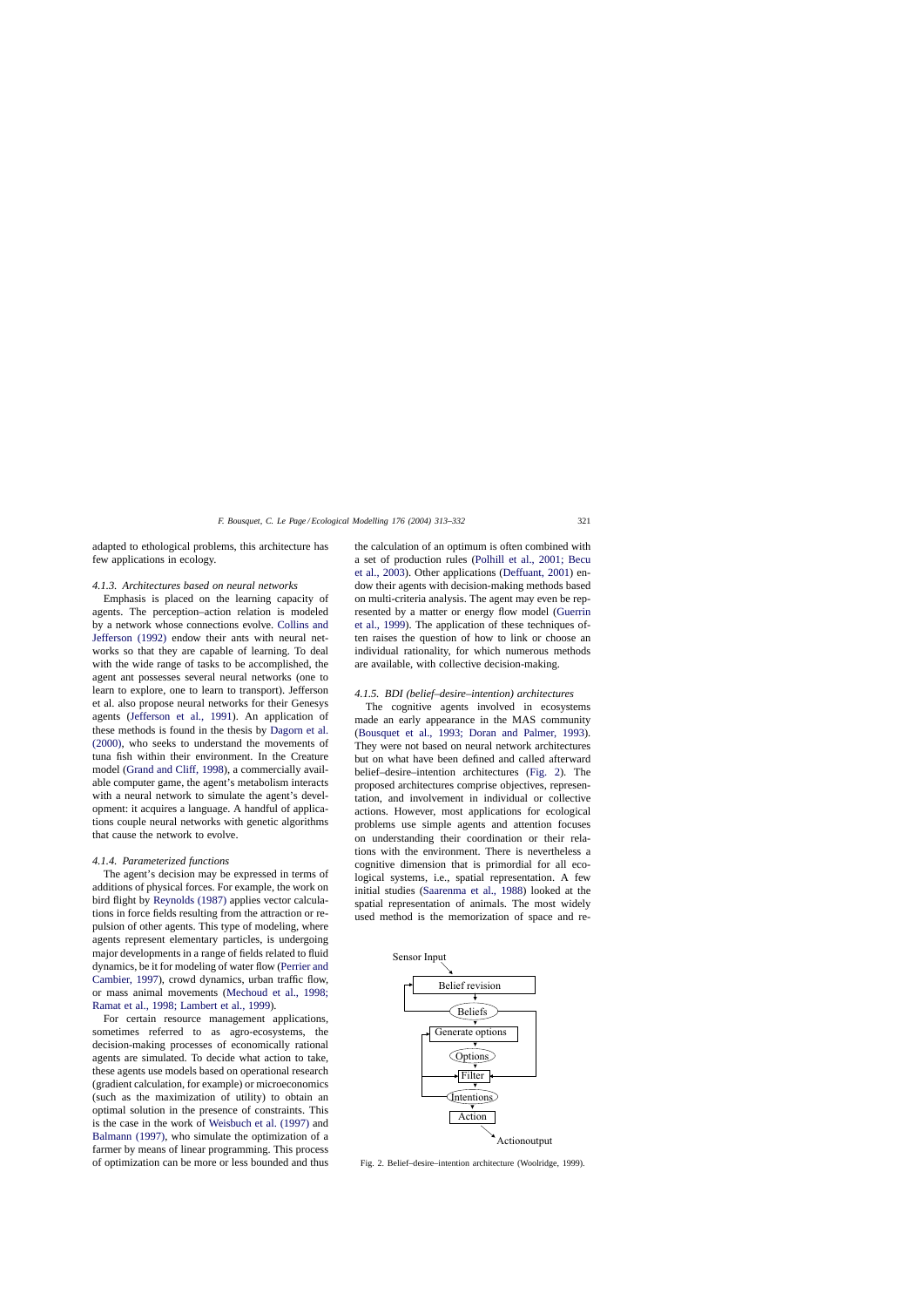<span id="page-9-0"></span>sources via a set of objects corresponding to a mental map. The pioneering work of [Folse et al. \(1989\)](#page-17-0) is an example of this. Another cognitive dimension is used when modeling agent interactions is the notion of reputation. Agents may have beliefs about other agents, coming from their individual experience or as a result of social reputation, that are used to guide their level of commitment to collective resource management ([Doran and Palmer, 1993; Rouchier et al.,](#page-17-0) [2001a; Mathevet et al., 2003\).](#page-17-0)

## *4.2. Interactions: the role of environment*

In the case of MAS applied to ecology, there are three major types of interactions: interactions by communication among agents, physical interactions (grow, push, eat), and interactions mediated by the environment.

Direct interactions through the exchange of messages are relatively rare in ecological applications. A few metaphorical applications are mentioned, such as that of the prey–predator model studied by Bouron or [Baray \(1998\):](#page-16-0) predators communicate to surround a prey. The most pertinent examples concern negotiations and exchanges of contracts, goods, or services among agents that represent humans forming part of the ecosystem. For example, [Franchesquin \(1995\)](#page-17-0) implements the Sian protocol to simulate negotiations among Bolivian farmers.

The physical interactions through which agents exert a physical action on others such as pushing, pulling or exerting a pressure are not used for ecological applications, as far as we know. These kinds of interactions have been used in physical applications such as hydrology or physics of soil. On the contrary, a physical interaction such as predation is often used in models.

The third type (mediation by the environment) is a response to what [Kawata and Toquenaga \(1994\)](#page-18-0) define as one of the two key questions of Artificial Life, namely, the relation between organisms and their environment. The environment cannot simply be taken to mean all other agents; the environment can be seen as the physical space and the resources. This type of interaction ties in with the concept of externality used by economists. The results of an agent's action transform the common environment, with a retroactive effect (positive or negative) on the other agents. In certain studies, the dynamics of the environment and its heterogeneity are used as a medium for collective adaptation. In this case, we speak of dynamic co-adaptation. Many applications use the environment as a set of signals for movement, for reproduction, or for the choice of tasks. The algorithms are often based on the concept of "swarm intelligence", which originated in the ethology of social insects. The key idea is that "the structure of the environment and the organization of the group of agents are mutually co-determining" [\(Théraulaz,](#page-19-0) [1994\).](#page-19-0) There are many applications of this approach (swarm intelligence, co-evolution, world model, etc.) ([Bonabeau et al., 1999\).](#page-16-0)

# *4.3. Tools*

The applications presented are generally developed with an object-oriented language. Some of them use platforms. They can be divided into three types:

- Generic platforms are used for many purposes, such as telecommunications and networks. Some of them are regularly cited in environmental applications. These tools are based on a principle that is not necessarily resource management. Swarm ([Minar et al.,](#page-18-0) [1996\)](#page-18-0) is the favored tool of many researchers, especially in the U.S. StarLogo (NetLogo) is also one often mentioned tool: it is much-more user friendly but has less potential than Swarm. SDML features a declarative modeling language and is useful for focusing on the cognitive aspects of the agents.
- Platforms for social and ecological simulations provide utility programs to simulate ecosystems or resource management problems. These tools, which include spatial representation, simulation utilities for Monte-Carlo-type methods, and links to other software (GIS, databases), are complete tools for the implementation of different social or ecological systems. Algorithms or structures are provided to implement the link between agents and their environment and elements are provided to organize societies of agents (markets, auctions, predation mechanisms, etc.). Ecosim [\(Lorek and](#page-18-0) [Sonnenschein, 1999\) i](#page-18-0)s more oriented towards ecology, whereas Repast (based on Swarm) or Cormas [\(Bousquet et al., 1998\)](#page-16-0) are more open to the implementation of social dynamics in interaction with natural resource dynamics.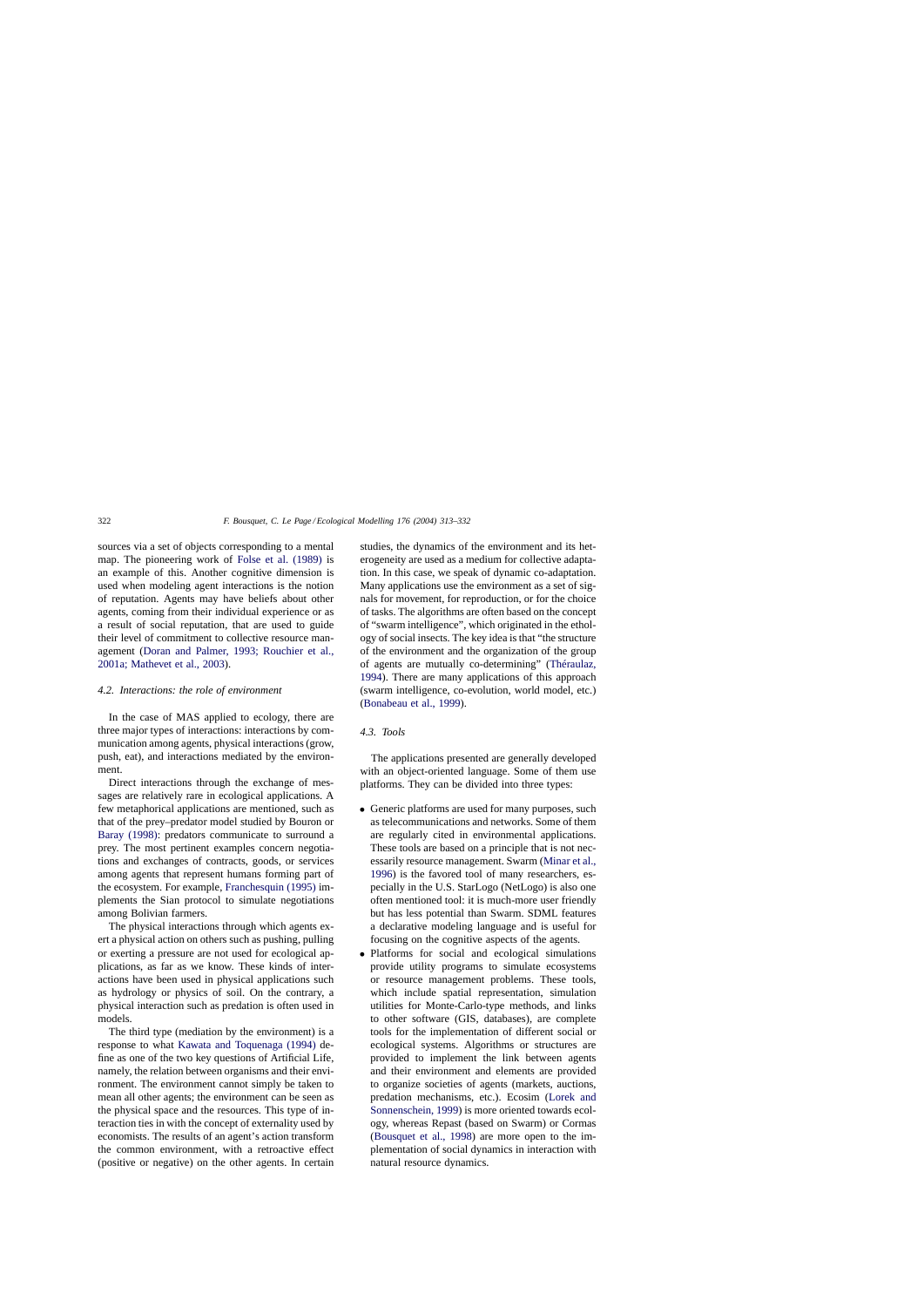• Dedicated platforms are tools concerned more with specific applications. For example, Manta ([Drogoul,](#page-17-0) [1994\)](#page-17-0) focuses on problems of foraging or task allocation in a society of insects. Arborscape [\(Savage](#page-19-0) [and Bell, 2000\)](#page-19-0) models forest dynamics with emphasis on diversity. BacSim [\(Kreft et al., 1998\) m](#page-18-0)odels microbiological dynamics. Mobydic models the dynamics of fish populations [\(Ginot et al., 2002\)](#page-17-0). Users gain valuable insights into dimensionality, relations of predation or competition, and standard biological functions (mortality, growth, etc.).

# **5. Discussion on the use of MAS for ecosystem management**

## *5.1. Coupling spatial and social dimensions*

As presented briefly in [Section 3,](#page-3-0) the purpose of MAS is to study the interactions between autonomous agents and their organization. Is the organization constitutive of the MAS or is it the result of the MAS? The emergence debate is less simplistic today and is based on a study of micro–macro circularity. Though organization is simultaneously a product, a context, and a constraint for the agents, its characterization is nevertheless limited. Though agent structures and interactions are categorized and described, organizations are less clearly formalized. In MAS dedicated to ecosystems, two elements of organization can be found: spatial organization and networks.

The spatial dimension is the most frequently mentioned, with descriptions of the organization of agents spread over space. Most problems associated with the search for food involve the organization of agents and their environment. Studies also focus on an important question in ecology, that of regulation. In the context of agents' relations with their environment, the question of the number of animals capable of surviving and reproducing is often raised ([Pepper and Smuts, 1999\).](#page-19-0) This directly affects the calculation of how many of these animals can be harvested by the society and how the environment should best be adapted to this requirement. In an integrative cybernetic vision, and taking inspiration from demography, numerous studies have been carried out on the theme of density dependence. The concept of a maximum carrying capacity used to be the cornerstone of ecosystem management. MAS

have been used to test organizational hypotheses other than density dependence. For example, [Le Page and](#page-18-0) [Cury \(1997\)](#page-18-0) test the theory of "obstinate nature", according to which agents tend to reproduce under environmental conditions equivalent to those in which they were born. By combining the movement behavior linked to this theory with the structuring of space, the authors describe a population dynamic regulated without density dependence. Several researchers are now turning toward the characterization of spaces in which agents move and coordinate their actions ([Pepper and](#page-19-0) [Smuts, 1999\).](#page-19-0) The landscape itself can be a MAS comprising different areas of space interacting on several levels [\(Le Page et al., 1999\)](#page-18-0). The spatial representation of the agents is also of importance ([Dumont and](#page-17-0) [Hill, 2001\).](#page-17-0) The organization of the agents' space and of the resources within it can also be the driving force of a dynamic that leads to task allocation mechanisms. [Drogoul \(1993\)](#page-17-0) thus shows how agents (ants) are able to specialize in different tasks to ensure that the anthill functions successfully.

The second type of organization that can be studied with MAS is that of an interaction network structure. Many studies have been conducted in the field of food webs and species diversity. The relations of causality between the stability of an ecosystem and its degree of connectivity have been tested in this way ([May, 1973\).](#page-18-0) This question was theoretically treated by [Lindgren and Nordahl \(1994\).](#page-18-0) A similar question has been raised, in a very applied manner, with regard to fishing. Two experiments conducted at IRD (Institute for Research and Development, France) were seeking to determine the link among predation, competition dynamics and ecosystem indicators. In the first experiment, a food web comprising three fish species whose behaviors are assumed to represent the diversity of strategies encountered in the Niger River was simulated ([Bousquet et al., 1994\).](#page-16-0) The environment is a river–floodplain system represented by several habitats offering quantities of food that vary over time. The implemented agents present behaviors that express different adaptation mechanisms (adaptive strategies): different types of reproduction and movements in space and time. One species eats the plankton brought in by high waters. The second is heterotrophic: it consumes plankton or small fish. The third is a pure predator. The agents in this system are not models of individuals but rather models of groups. Starting with this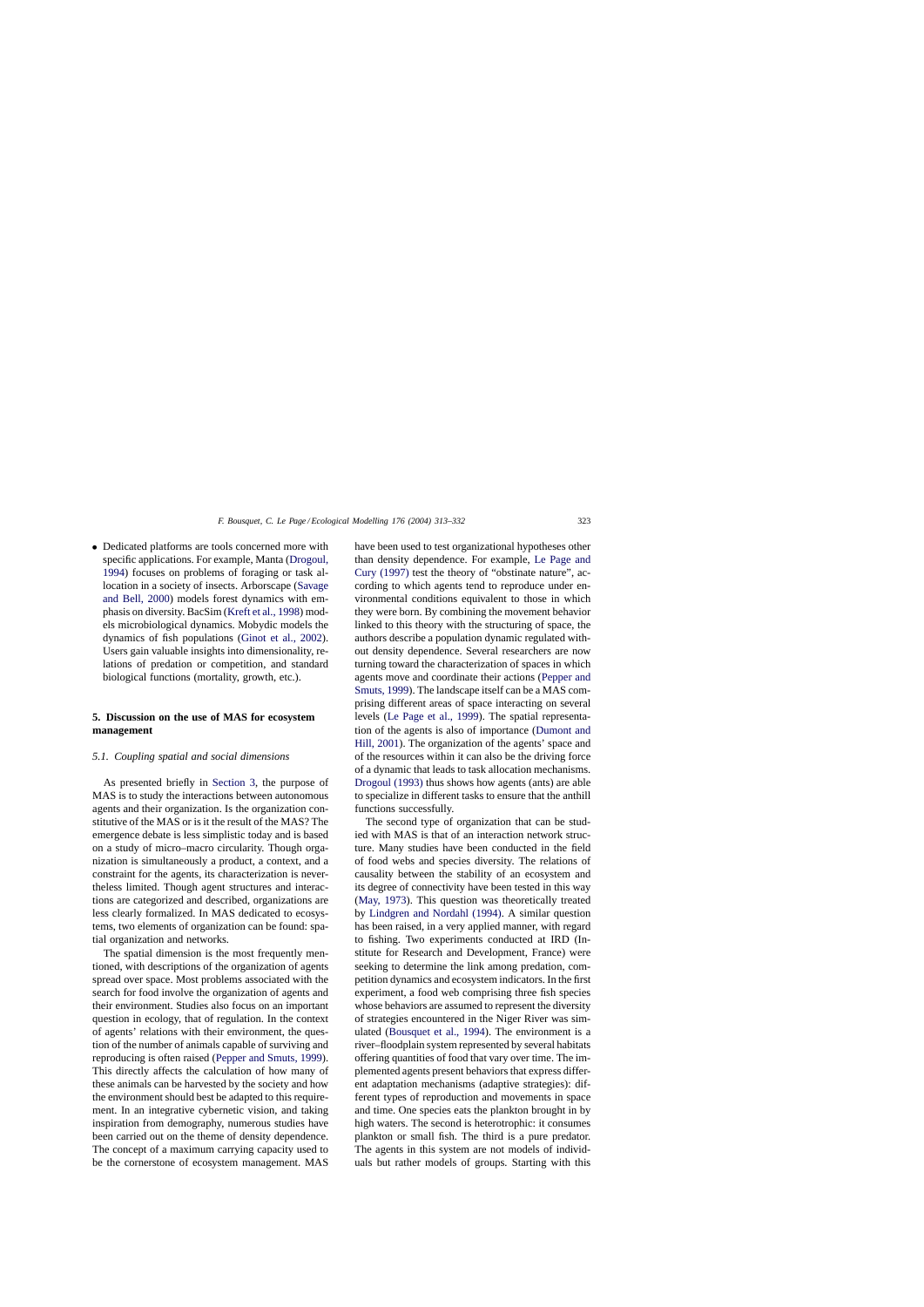food web, increasing exploitation pressure (fishing intensity) is simulated. It is thus possible to observe the impact of this pressure on the food web, notably the decline in species populations and the overall response in terms of catches. This response takes the form of a plateau in the population curve, illustrating the ecosystem's resistance to the stress of intensive fishing. This type of plateau is well known in resource ecology [\(Welcomme, 1989\):](#page-19-0) indeed it reflects the response pattern of all organisms subjected to a stress. We thus move on from knowledge of species behaviors to the characteristics of the system's dynamics. A similar experiment was conducted by [Shin \(2000\).](#page-19-0) Agents modeled on the basis of fish species database information and positioned on a spatial grid interact through predatory behavior. The result of these numerous interactions is observed via a global indicator, the size spectrum, widely used by managers to analyze the biological situation. In the case of these two experiments, the aim was to establish a link between data at different levels: behaviors and interactions at the micro level and patterns observed at the ecosystem level.

If we include the human dimension in the ecosystem, social scientists model and simulate interaction networks among agents to analyze the effects of different rationalities and exchanges. For example, [Rouchier](#page-19-0) [et al. \(2001a\)](#page-19-0) show how various hypotheses of relations between agents engaged in transhumance (migration) and sedentary agents in the Sahel produce very different resource dynamics.

The most productive option is to combine the structure of a network and its position in space. Networks of interaction between species take on more importance if they are structured in space. In one of the original models, [Hogeweg \(1988\)](#page-17-0) simulates agents based on social insects. Through interactions between TODO agents (behavior: do whatever activities come along) and DODOM agents (behavior: establish relations of dominance), social groups are formed and a rhythm is created. The influence of space structuring on the creation of hierarchies is demonstrated. In the same type of simulation, [Doran and Palmer \(1993\)](#page-17-0) study the social networks that are formed to capture resources located in space. This work is based on a classic BDI approach with recruitment of agents to accomplish a task. Hierarchies appear and their functionality is studied. [Epstein and Axtell \(1996\)](#page-17-0) present a set of simulations based on the theme of spatial exchanges.

### *5.2. From theorization to collective decision making*

MAS simulations are developed in the field of ecosystem management for several purposes.

The first type of possible use of these simulations complies with the principles of Artificial Life: investigating "life as it might be rather than life as it is" ([Langton, 1988\)](#page-18-0). The modeler sets up mechanisms and observes the emerging responses. These forms may actually exist. This research is founded on the results and approach adopted in physics [\(Weisbuch,](#page-19-0) [1991\):](#page-19-0) it is the transitions between phases of a system that are studied. The aim is thus to build very simple interaction models and to find the critical coefficients that characterize the transitions. One assumes that the model and system under study belong to the same class of universality whose qualitative properties have thus been described. Although they do not explicitly refer to physics, many publications use MAS for theoretical purposes ([Doran and Palmer, 1993; Hales, 1997;](#page-17-0) [Pepper and Smuts, 1999; Rouchier et al., 2001b;](#page-17-0) [Thébaud and Locatelli, 2001\).](#page-17-0)

Another more empirical use comes from the community of modelers working in life sciences and social sciences, who are either directly or indirectly involved in resource management problems. The underlying idea, which is to produce a system that behaves like reality, is always present, with the aim of using the simulator to ask the question "and what if ... ?". By adapting the model to reality the aim is not to make the model into a prediction tool, but rather to understand the dynamics that exist or have existed. The authors examine behavior and identify parameters not to provide an explanation but to simulate observations of reality: the hypothesis tested can be used to simulate these observations, but other hypotheses could also simulate this reality. This method is used, for example, in archaeology [\(Kohler et al., 2000\)](#page-18-0) and history. One example of an application is that of [Dean et al. \(2000\)](#page-17-0) who reconstitute the history of the Anasazi indians and simulate scenarios that examine population movements in response to environmental crises. Another famous example is the work of [Lansing and Kremer](#page-18-0) [\(1994\)](#page-18-0) on the coordination for water management in Bali. MAS are also used to understand the traditional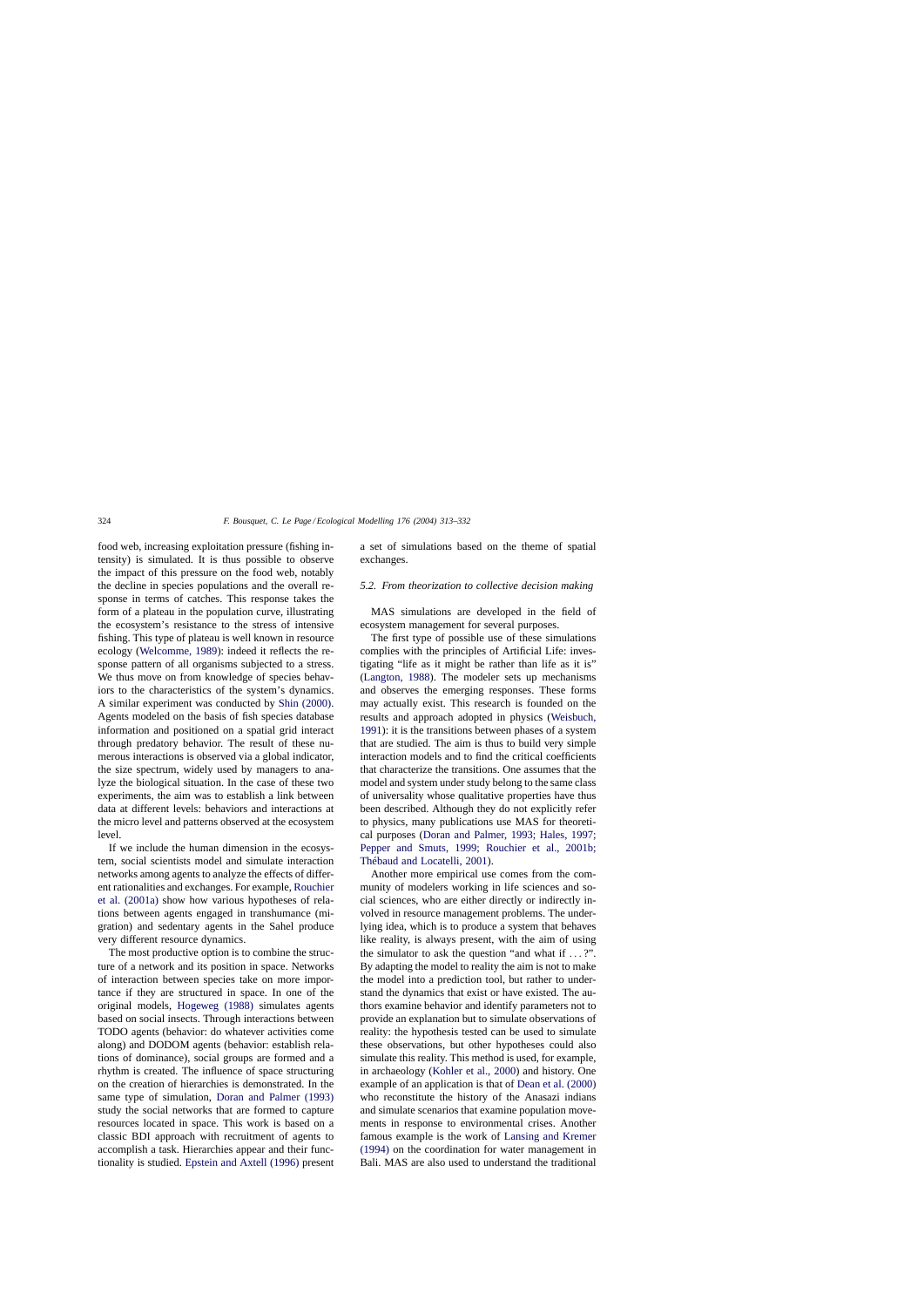management of renewable resources ([Bousquet et al.,](#page-16-0) [2001\)](#page-16-0) and agricultural practices ([Balmann, 1997\).](#page-16-0)

The vocation of a model is generally to serve as a decision support tool. The domain of the distributed problem solving will likely be applied widely to propose solutions for configuring an area of space, for example [\(Le Ber et al., 1999\).](#page-18-0) But simulation can also be used and can contribute to decision-making processes. Take the work of [Gimblett et al. \(1998\),](#page-17-0) for example, who suggested that a natural park be redesigned to prevent competing users (mountain bikes, walkers, jeeps) from crossing each other's paths by simulating the movement and field of vision of agents. Other methods are proposed, such as companion modeling ([Bousquet et al., 1999\).](#page-16-0) This method proposes to use MAS to deal with problems of common property management as part of a constructivist approach with the players of the system. The model becomes a shared representation and can become, as the social process moves forward, a tool for dynamic co-adaptation between one or more social groups and their environment. This circular approach of model presentation and model construction with the players involved has been proposed and tested in several different field situations. The role-playing method is used ([Barreteau](#page-16-0) [et al., 2001\).](#page-16-0) Role playing can be used to present a MAS or to construct it with the players: bottom-up modeling for bottom-up decision-making ([Aquino \(d'\)](#page-16-0) [et al., 2002;](#page-16-0) [Hare and Pahl-Wostl, 2002; Lynam et al.,](#page-17-0) [2002; Bousquet et al., 2003\).](#page-17-0)

Likewise, applications in ecology offer many points of interest for computer scientists. In the community of Artificial Life, [Bonabeau and Theraulaz \(1994\)](#page-16-0) mentions several, including algorithm design and theorization.

- *The metaphor for algorithm design*. Relations modeled for an application serve to conceptualize algorithms, protocols, systems of visualization [\(Hutzler, 2000\)](#page-17-0), and even architectures. Genetic algorithms and eco-resolution are initial examples, though many others should emerge now that MAS are raising questions of common resource sharing and the ecologist and environmentalist vogue gives the stamp of acceptability to all environmental labels attached to new computational ideas.
- *Theorization*. The points raised with regard to IBM are relevant here too: MAS can be created from

mathematical models with a view to making them more complex, and it is possible to use MAS to develop new theoretical constructions. [Cazoulat](#page-16-0) [\(1995\),](#page-16-0) [Keitt \(1997\),](#page-18-0) [Weisbuch et al. \(1997\),](#page-19-0) [Van](#page-19-0) [Dyke Parunak et al. \(1998\), a](#page-19-0)mong others, produced initial studies comparing an MAS with mathematical models that already exist or have been created for an application. In general, the mathematical model is first created (the methods of statistical physics are widely used) and its properties are studied. MAS then serve to introduce heterogeneity, anisotropy and local histories. But MAS models are also very powerful methods for directly developing new theories, "more theory building than modeling" [\(Doran and Palmer, 1993\).](#page-17-0) They thus contribute to efforts to theorize relations. This theorization does not rule out comparison with field data. Alongside the Artificial Life approach, the idea of the virtual laboratory has emerged. It involves building a model of the world and observing its dynamics via indicators based on the same protocols as those used to observe the real world. Classical validation methods used in simulation ([Hill, 1995\)](#page-17-0) can even be used. These comparisons with mathematical models and with observed data can validate the architectures and protocols proposed by computer scientists.

## **6. Some perspectives**

MAS for ecosystem management is still a recent research field. However, after the first set of applications and theoretical papers one can propose a set of research questions to be examined in the future, as has ([Parker et al., 2003\).](#page-19-0) These are themes for which the interdisciplinary encounter between computer scientists and social scientists and ecologists will be necessary. Not surprisingly, we classify these questions on the basis of individual decision-making, collective decision-making, the problem of scales, the credibility of the model, and the use of the model.

#### *6.1. Individual decision-making*

Interesting questions are emerging on the modeling of the decision-making process of an agent.

First is the question regarding whether the research should concentrate on the testing of theoretical mod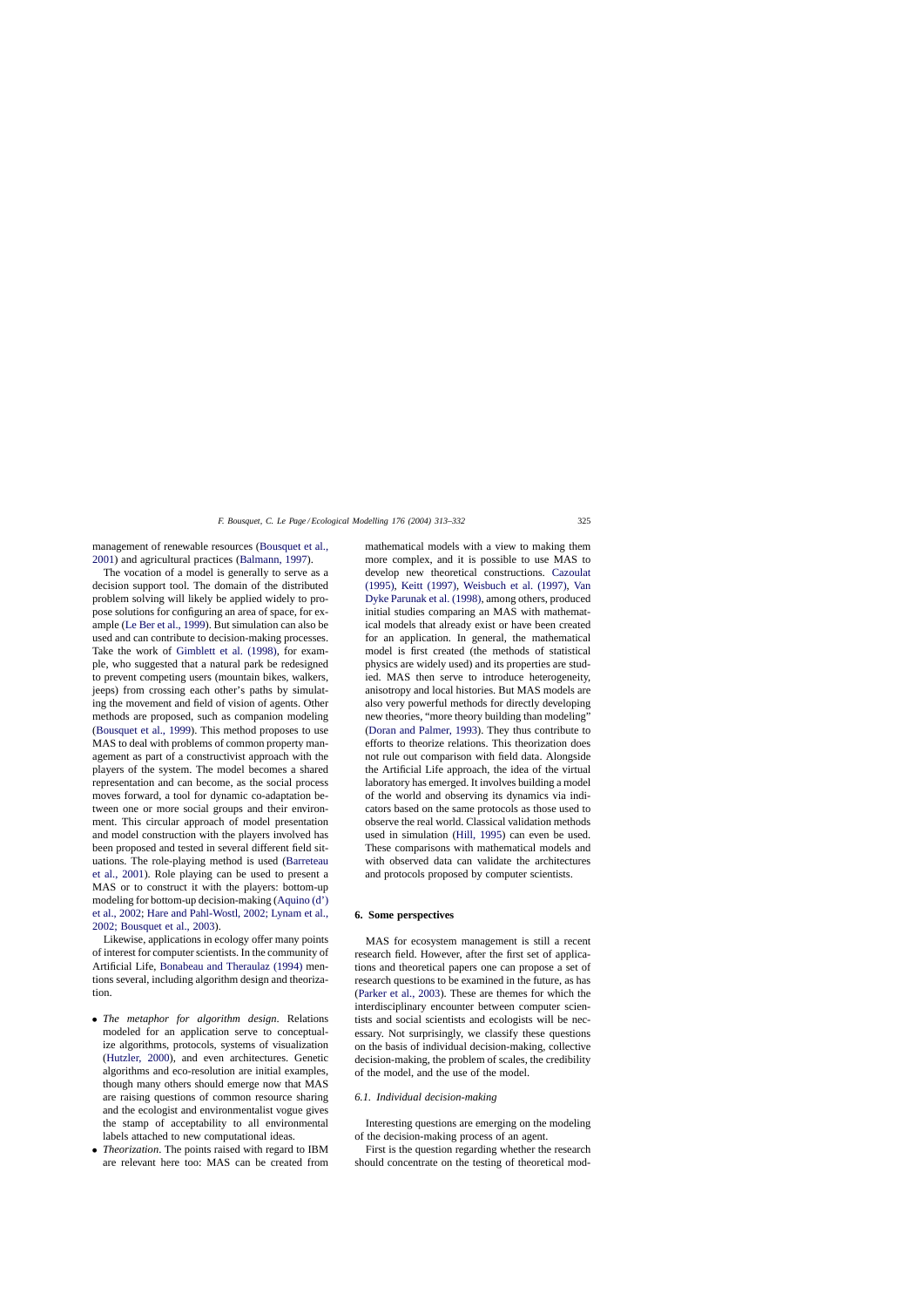els or work on the elicitation of decision models from the observation of the real world. On the one hand, some researchers ([Parker et al., 2003\)](#page-19-0) suggest that researchers be wary of accumulating too many specific cases or too many applied models of decision. For them, preference is to be given to models close to theory and a challenge is to decide among the number of these. The aim is to test which model is appropriate for decision-making situations. On the other hand, some other researchers [\(Aquino \(d'\) et al., 2002\)](#page-16-0) are more interested in the elicitation of local decision-making models and, in an inductive way, they try to determine which are the common elements of these models.

Second, there should be new interdisciplinary research on the learning process. In most papers presenting MAS for ecosystem management, the learning process of the agents is poorly represented. As this is one of the main research themes for computer scientists working on agents, this should be improved in the near future. For example, there is the question of the spatial representation of agents: How does an agent decide to leave a place where resources are scarce and make a long journey to supposedly better zones? This question is particularly relevant for herd modeling [\(Bah, 1997; Dumont and Hill, 2001\).](#page-16-0) A lot of papers are proposed by computer scientists working in the field of robotics and common work between the communities should be fruitful.

## *6.2. Institutions for regulation*

MAS are already used to study food webs, hierarchies, commodity subsectors, economic regulation tools, auctions, etc. The general institutional domain offers a framework for studying the management of common property and social regulation mechanisms ([Janssen and Ostrom, 2001\).](#page-18-0) It should also provide inspiration for MAS: computer scientists should soon be turning to the corpus of literature on the management of common property. The institutional domain proposes solutions other than economic (*market-oriented*) solutions, as proposed by [Wellman \(1996\). I](#page-19-0)f this happens, as it happened for electronic markets and virtual markets, one can expect from the computer scientists new architectures of agents and interaction protocols built to facilitate the modeling of resource-sharing issues. For example, a common problem is the one of open systems: how can a society of agents, sharing a common resource, adapt its organization to face the problem of migration of agents?

## *6.3. Scale and organizational levels*

One important reference in ecology is the theory of hierarchy introduced by [Allen and Starr \(1982\). C](#page-16-0)omplex systems are presented as intermediate between large-number systems for which a statistical approach is adapted and small-number systems for which mathematical approaches such as differential equations are suitable. Intermediate systems are opaque unless they are modeled as hierarchical organizations. The use of hierarchies is a conceptual and practical tool to observe the world and better understand it: scales are defined by the observer of the system. In their book, [Allen and](#page-16-0) [Hokstra \(1992\)](#page-16-0) explain that the understanding of a complex system in ecology implies the understanding of interactions not only at a given level but also among various levels (organisms, populations, communities, ecosystems, landscapes, biome, and biosphere). A nested hierarchy is the simplest system, in which the upper level contains the elements of the lower level. By adopting the "layer cake" metaphor for ecosystem scales presented by [Allen and Hokstra \(1992\),](#page-16-0) analysis can be performed horizontally (across a level), vertically (across scales) or diagonally (both the type of system and the level are changed): "there is plenty of room for entities from almost any type of ecological system to be contained within an entity belonging to any other class of systems". The authors give the example of rumination, which involves an ecosystem under the control of an organism (the ruminant).

MAS is an interesting method for the questions examined by the theory of hierarchy because it proposes solutions for the modeling of agents interacting at various levels. First, agents representing different levels, and acting at different speeds, may interact in a simulation. Several platforms (see [Section 4.3\)](#page-9-0) propose different schedulers for the activation of agents, and also propose tools to model groups of agents that have their own behavior and may interact with other groups or agents. Second, some MAS researchers are interested in the dynamic creation of groups. Agents may decide to form a group and give the control to it. Alternatively, groups may cede the control of the dynamics to the lower entities. [Servat et al. \(1998\)](#page-19-0) proposes an example for hydrology: at one level, wa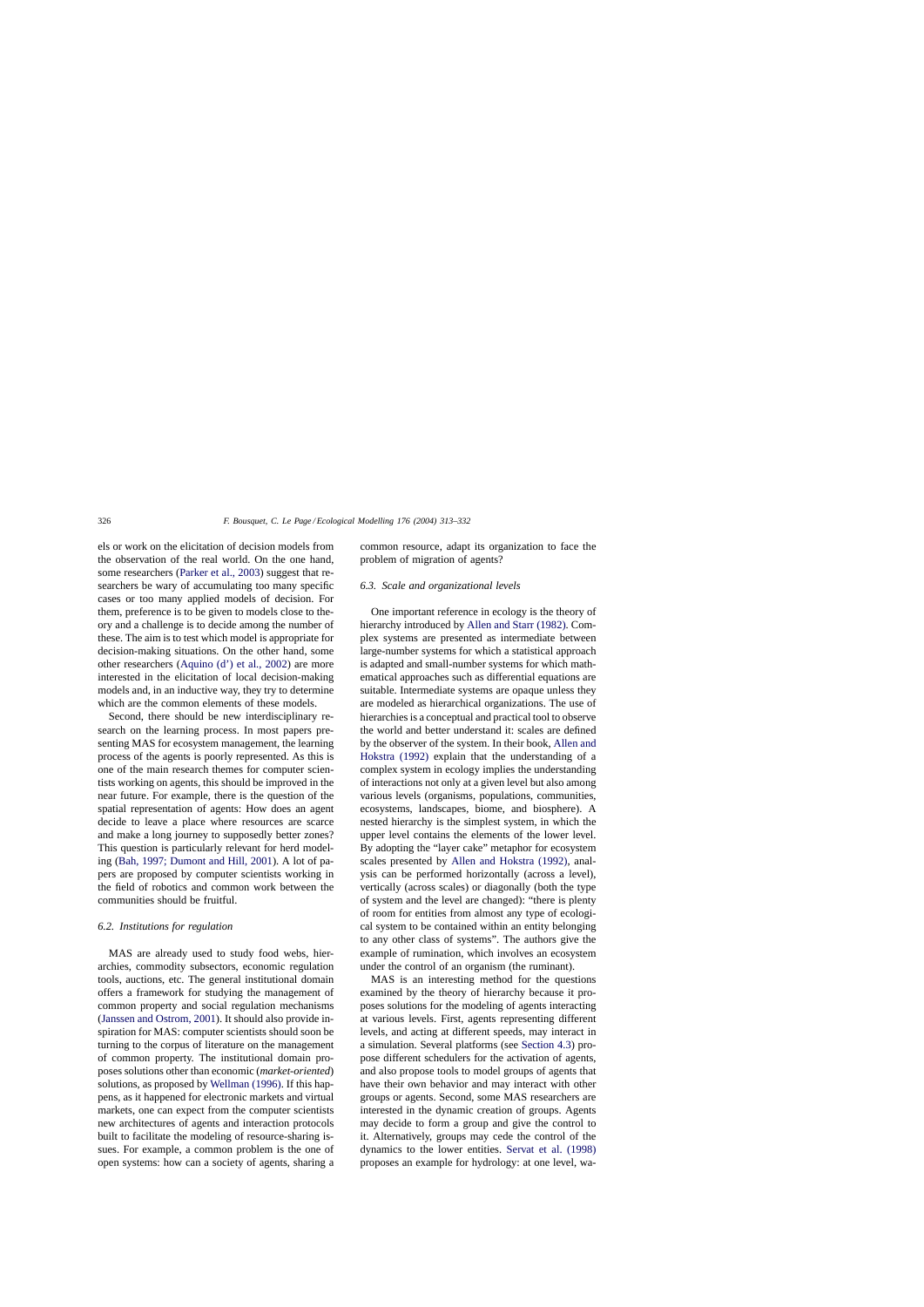ter bowls have their own dynamics, and at the upper level agents represent ponds or rivers. The use of MAS based on the evolutionary metaphor can also give very interesting results on the emergence and dynamics of hierarchies (see [Section 4.1.1\).](#page-7-0) Evolutionary simulations are used to create artificial worlds, which are used to define theoretical properties. Although MAS present a promising potential to be used for better understanding of hierarchies, we are not aware of applications in ecosystem management.

# *6.4. The use of models: from positivism to constructivism*

The principles of MAS are principles of collective decision-making of societies of agents that have different representations. Here, we argue that it is consequently not possible to use this kind of model for decision-making processes in a positivist stance.

Under the paradigm of natural sciences, the role of researchers is to discover the truth and to unravel natural laws that drive the system ([Castella et al., 1999\).](#page-16-0) Definitions of sustainability emphasize biophysical attributes of ecosystems and often focus on calculable thresholds below which land becomes unsustainable. Hard sciences can show that an ecosystem is endangered but the sustainable land use is defined as the outcome of human interactions and agreement, learning, conflict resolution, and collective action ([Roling,](#page-19-0) [1996\).](#page-19-0) Soft systems [\(Checkland, 1981\)](#page-16-0) are based on the assumption that people construct their own realities through learning in social processes. The role of interdisciplinary teams including natural and social scientists is to understand and strengthen the collective decision-making process through platforms of interactions. The different stakeholders, including scientists, should work out in an interactive fashion a common vision on resource management that would lead to new indicators, shared monitoring procedures, information systems and concrete alternatives for action. The scientist's role is partly to feed this platform with "objectively true" knowledge on the biophysical subsystem, and the ways to compare, assess, and realize the concrete alternatives are collectively decided. Thus, adaptive management not only consists of the objective of increasing the adaptiveness of the ecosystem but also deals with the social process that leads to this ecological state.

In other words, what are important are solutions that emerge from interaction. And with them comes a different portfolio of interventions, including mediation to resolve conflicts, facilitation of learning, and participatory approaches that involve people in negotiating collective action. Computer-enhanced modeling becomes a tool for collective learning ([Bousquet](#page-16-0) [et al., 1999\),](#page-16-0) instead of tools for piloting the system. Within that framework, a lot of work has to be done to improve the methodologies and to establish methods to assess the impact of such modeling exercises.

#### *6.5. Credibility of the model*

In the assessment of progress made by researchers within the IBM community ([Grimm, 1999\),](#page-17-0) various conclusions are drawn that can also be drawn for MAS. The general idea is that, after several years of enriching innovation, a period of consolidation is necessary. This consolidation must apply first to the method. How should the results of a model be expressed? How should its structure be presented? The stages of experimental science must be reapplied. Within the MAS community ([Axtell, 2000\) i](#page-16-0)t is also widely recognized that one weakness of MAS is the impossibility of establishing a mathematical proof of the obtained results. However, the use of several techniques and methods may enhance the credibility of MAS and this is the subject of some research. We do not discuss here sensitivity analysis, which is a classical step in simulation methodology. Although approaches for the sensitivity analysis of complex models are not very often used, they are documented [\(Kleijnen, 1998\)](#page-18-0) and we are not aware of research specific for MAS.

The first strategy is to provide rigorous presentations of the structure of the model. For that purpose, many authors document their model using graphic language such as Unified Modeling Language. Research is being done on a language more adapted to agents called AUML (Agent UML). Others graphic languages may be used, such as Petri Nets [\(Bakam](#page-16-0) [et al., 2001\),](#page-16-0) from which it is possible to derive mathematical properties at the cost of severe simplification of the model. The presentation of models using a graphic language also allows the replication of models as proposed by [Axelrod \(1997\),](#page-16-0) which is made easier by the availability of platforms and their similarity (for instance, Cormas, Ascape, Repast).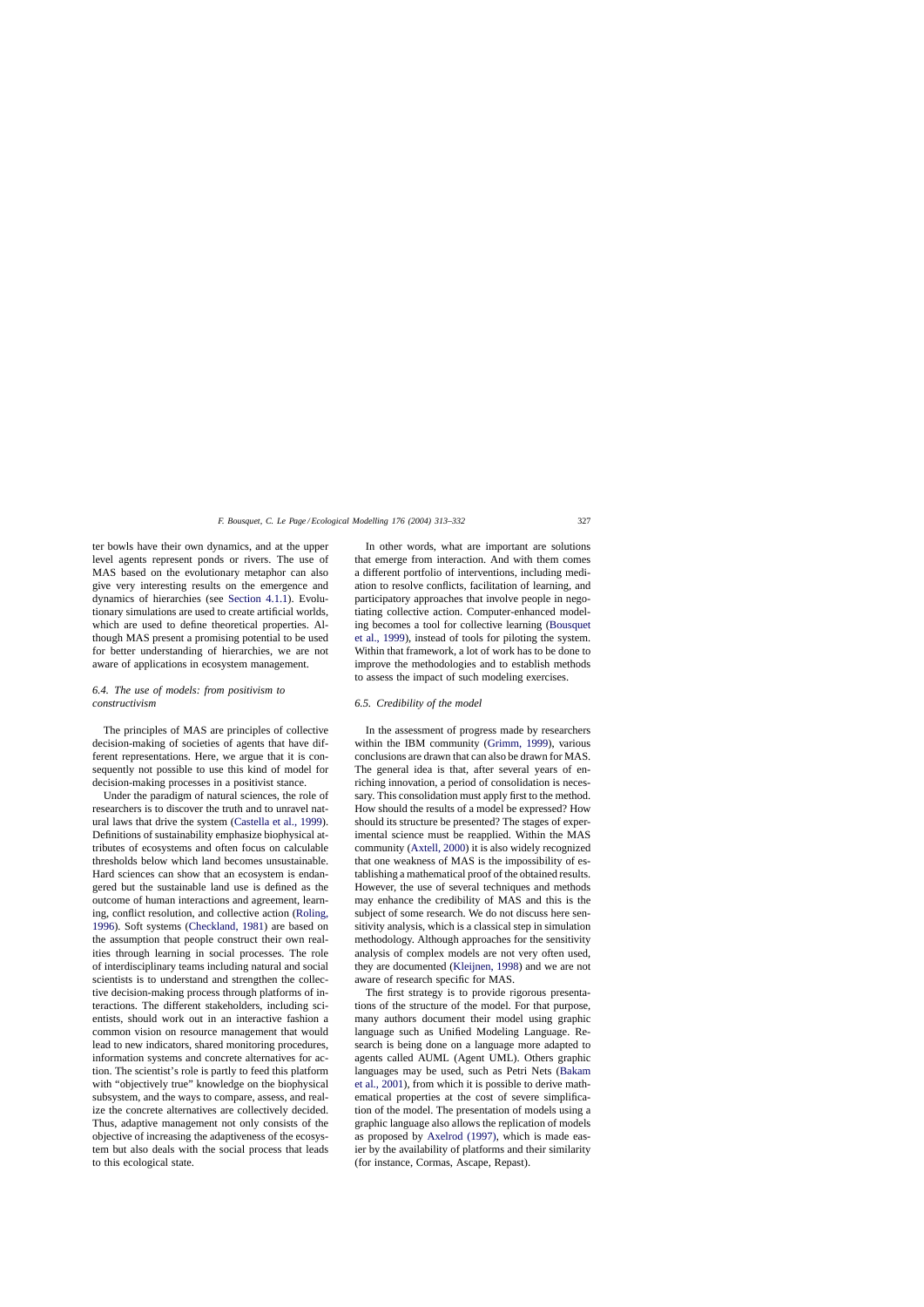<span id="page-15-0"></span>The second strategy is to compare the results of the MAS with other types of models, such as differential equations. MAS can be simplified or parameterized in order that they can be formulated with equations that are explicitly solvable. The equivalence of the simulated results with the analytical results enhances the credibility of the model, although it does not validate the results of MAS when the model is simulated in more complex situations.

The classical procedure for validation is to compare simulated data and observed data. This can also be done in the field of MAS. As MAS models for ecosystem management are often spatial models, particular methods are being developed in interaction with the field of landscape ecology. Several landscape indices exist to evaluate the performance of simulation models ([Turner et al., 1989\)](#page-19-0) and many papers are being published on the validation of land-use change models ([Vedkamp and Lambin, 2001\).](#page-19-0)

Another strategy is to assess the relevance of the hypotheses of the model. The assumptions of a MAS model lie in the representation of the behavior of agents and interactions. Some researchers propose to test the accuracy of these assumptions through experimental approaches ([Deadman et al., 2000\)](#page-16-0) or role-playing games ([Barreteau et al., 2001\).](#page-16-0)

Validation can be perceived as the search for consistency among different points of view. Authors use a set of approaches and methods to enhance the credibility of the model. New methods are under development and will be added to the available set; there is also a need for the emergence of a consensus on protocols for the use of this set of methods.

## **7. Conclusions**

In this paper, we have reviewed the field of MAS and ecosystem management. We have presented a historical perspective on the emergence of this field of research through a set of interdisciplinary interactions. Among the disciplines involved, computer science has played a key role. We would like to use this conclusion as a call for the strengthening of this interdisciplinary encounter.

Since the mid-1980s, various research communities have been working on distributed models and ecosystems. Researchers in ecology and social sciences have introduced the notion of the individual in their models of dynamics to gain a clearer understanding of how ecosystems work. Computer scientists have developed ecosystem models both to find new conceptual models of behavior and interaction and to test the architectures they have imagined. After several exciting years, many applications are in progress. Nowadays, as the number of researchers using MAS for simulation of ecosystems has increased, it seems that there are fewer interactions with computer scientists. MAS platforms are available and several computer scientists do not consider the applications as useful advances for their discipline. However, there is still plenty of room for interdisciplinary interactions. Researchers in ecology and social sciences can use MAS to better model the decision-making and learning processes and to study more deeply and more effectively the different forms of organization (spatial, network, hierarchical) and interactions among different levels. Computer scientists can exploit the concepts of natural and social sciences, not only on the behavior of individuals but above all on the systems of interaction between agents and their environment (relations between organizations or institutions and properties of stability, resilience, hierarchies, etc.). These insights into regulation mechanisms can favor progress in the computer science discipline. Though each community can benefit from the other, it is together that real progress will be achieved in methodologies and in the use of these models as methods for observing artificial worlds, for experimentation, and for problem solving, and as tools aiding participation in the decision-making process.

#### **Acknowledgements**

A preliminary version of this paper was presented for a key note speech at Canberra for MODSIM 2001 conference. We would like to thank the organizers of the conference and more specifically Pascal Perez, the two anonymous reviewers, Matt Hare and Bill Hardy for the editing work.

#### **References**

Abott, C.A., Berry, M.W., Dempsey, J.C., Comiskey, E.J., Gross, L.J., HK, L., 1995. Computational models of white tailed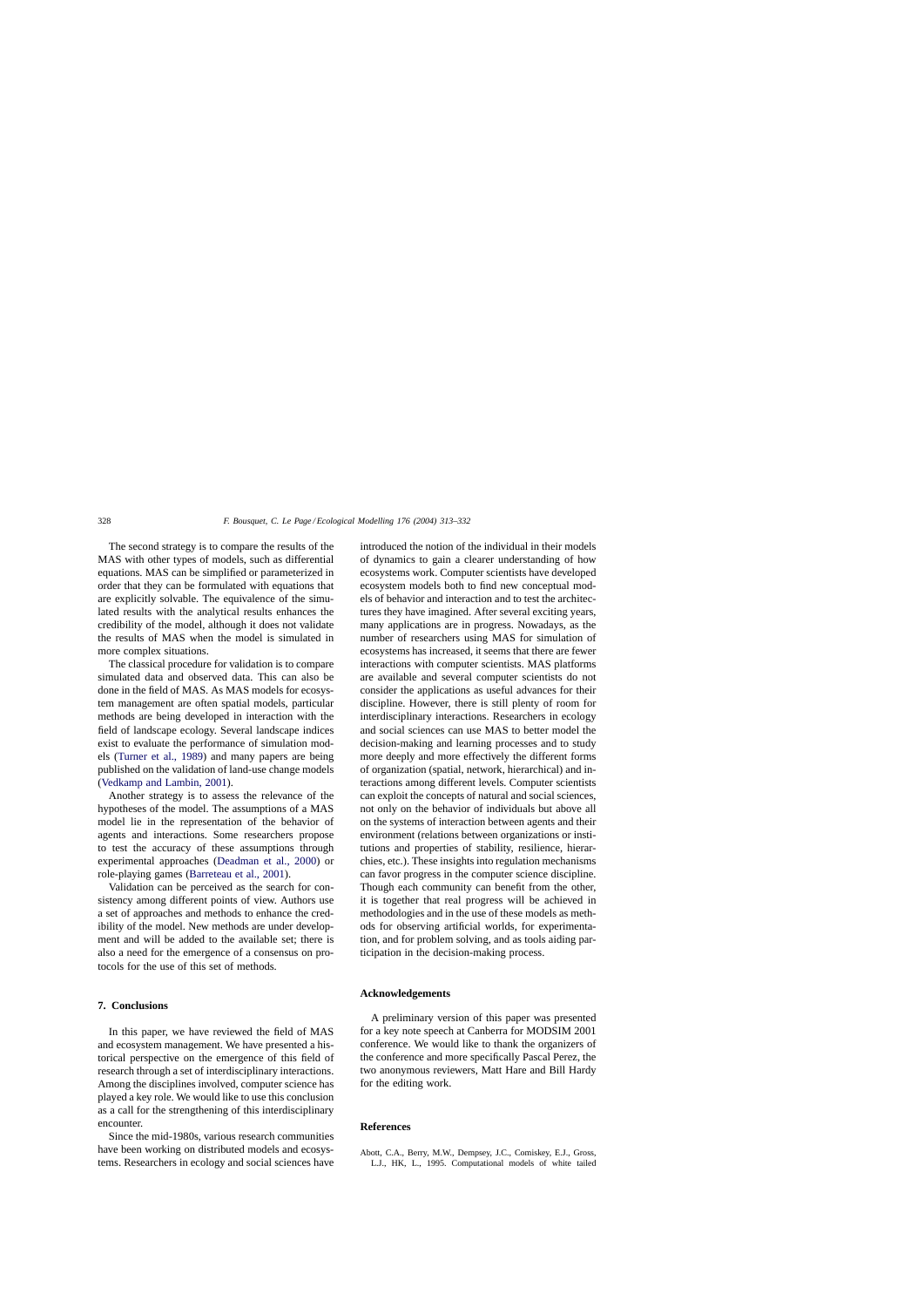<span id="page-16-0"></span>deer in the Florida everglades. UTK-CS, [http://www.cs.utk.](http://www.cs.utk.edu/~berry/deer/deer.html) edu/∼[berry/deer/deer.html](http://www.cs.utk.edu/~berry/deer/deer.html).

- Allen, T.F.H., Starr, T.B., 1982. Hierarchy: Perspectives for Ecological Complexity. University of Chicago Press.
- Allen, T.F.H., Hokstra, T.W., 1992. Toward a Unified Ecology. Columbia University Press.
- Antona, M., Bousquet, F., Le Page, C., Weber, J., Karsenty, A., Guizol, P., 1998. Economic theory of renewable resource management: a multi-agent system approach. Lecture Notes Artif. Intel. 1534, 61–78.
- Aquino (d'), P., Le Page, C., Bousquet, F., Bah, A., 2002. A novel mediating participatory modelling: the 'self-design' process to accompany collective decision making. Int. J. Agric. Resources, Governance Ecol. 2, 59–74.
- Axelrod, R., 1997. Advancing the art of simulation in the social sciences. Lecture Notes Econ. Math. Syst. 456, 21–40.
- Axtell, R., 2000. Why agents? On the varied motivations for agent computing in the social sciences. The Brookings Institution Center on Social and Economic Dynamics Working Paper 17, [http://www.brookings.edu/dybdocroot/es/dynamics/papers/](http://www.brookings.edu/dybdocroot/es/dynamics/papers/agents/agents.html) [agents/agents.html.](http://www.brookings.edu/dybdocroot/es/dynamics/papers/agents/agents.html)
- Baejs, C., 1998. Fonctionnalité emergente dans une société d'agents autonomes. Etude des aspects organisationnels dans les multi-agents réactifs. PhD these de l'INP Grenoble.
- Bah, A., 1997. Simulation multi-agents des modes d'utilisation des ressources en propriété commune le cas de la mobilité pastorale en zone intertropicale sèche. Masters thesis, Ecole Supérieure Polytechnique de Dakar.
- Bakam, I., Kordon, F., Le Page, C., Bousquet, F., 2001. Formalization of a spatialized multi-agent system using coloured petri nets for the study of a hunting management system. Lecture Notes Comput. Sci. 1871, 123–132.
- Balmann, A., 1997. Farm based modelling of regional structural change. A cellular automata approach. Eur. Rev. Agric. Econ. 24, 85–108.
- Baray, C. 1998. Effects of population size upon emergent group behavior. Complex. Int. 6, [http://life.csu.edu;au/](http://life.csu.edu;au/complex/ci/vol6/baray) [complex/ci/vol6/baray.](http://life.csu.edu;au/complex/ci/vol6/baray)
- Barreteau, O., Bousquet, F., 2000. Shadoc: a multi-agent model to tackle viability of irrigated systems. Ann. Operat. Res. 94, 139–162.
- Barreteau, O., Bousquet, F., Attonaty, J.-M., 2001. Role-playing games for opening the black box of multi-agent systems: method and lessons of its application to senegal river valley irrigated systems. J. Artif. Soc. Social Simul. 4, [http://www.soc.](http://www.soc.surrey.ac.uk/JASSS/4/2/5.html) [surrey.ac.uk/JASSS/4/2/5.html.](http://www.soc.surrey.ac.uk/JASSS/4/2/5.html)
- Becu, N., Perez, P., Walker, B., Barreteau, O., Le Page, C., 2003. Agent-based simulation of a small catchment water management in northern thailand. Description of the catchscape model. Ecol. Model. 170, 319–331.
- Bonabeau, E., Dorigo, M., Theraulaz, G., 1999. Swarm Intelligence. From Natural to Artificial Systems. Oxford University Press.
- Bonabeau, E., Theraulaz, G., 1994. Why do we need artificial life? Artif. Life 1, 303–325.
- Bousquet, F., Cambier, C., Morand P., Quensière J., Mullon, C., A., P., 1993. Simulating the interaction between a society and a renewable resource. J. Biol. Syst. 1, 199–214.
- Bousquet, F., Cambier, C., Morand, P., 1994. Distributed artificial intelligence and object-oriented modelling of a fishery. Math. Comput. Model. 20, 97–107.
- Bousquet, F., Bakam, I., Proton, H., Le Page, C., 1998. Cormas: common-pool resources and multi-agent systems. Lecture Notes Artif. Intel. 1416, 826–837.
- Bousquet, F., Barreteau, O., Le Page, C., Mullon, C., Weber, J., 1999. An environmental modelling approach. The use of multiagents simulations. In: Blasco, F., Weill, A. (Eds.), Advances in Environmental and Ecological Modelling. Elsevier, Paris, pp. 113–122.
- Bousquet, F., LePage, C., Bakam, I., Takforyan, A., 2001. Multi-agent simulations of hunting wild meat in a village in eastern Cameroon. Ecol. Model. 138, 331–346.
- Bousquet, F., Barreteau, O., Aquino (d'), P., Etienne, M., Boissau, S., Aubert, S., Le Page, C., Babin, D., Castella, J.-C. 2003. Multi-agent systems and role games: collective learning processes for ecosystem management. In: Janssen, M. (Ed.), Complexity and Ecosystem Management: The Theory and Practice of Multi-Agent Approaches. Edward Elgar Publishers, pp. 248–285.
- Brooks, R., 1991. Intelligence without representation. Artif. Intel. 47, 139–159.
- Bura, S., 1994. Minimeme: of life and death in the noosphere. In: Meyer J., Wilson, S. (Eds.), From Animals to Animats. MIT Press.
- Carter, J., 1996. Moab: a generalizable artificial intelligence model for simulating duck nest depredation in the northern Paririe region of north America. Ph.D. thesis, University of Massachusets.
- Castella, J.-C., Husson, O., Doanh, L.Q., Ha Dinh Tuan I., 1999. Implementing the ecoregional approach in the red river basin uplands, vietnam. In: Kinh, N.N. (Ed.), Towards an Ecoregional Approach for Natural Resource Management in the Red River Basin of Vietnam. The Agricultural Publishing House, Hanoi, pp. 75–94.
- Cazoulat, R., 1995. Modélisation et simulation de la dynamique de population d'agents. Ph.D. thesis, Université de Caen.
- Checkland, P., 1981. Systems Thinking, Systems Practice. John Wiley, Chichester.
- Collins, R.J., Jefferson, D.R., 1992. Antfarm: towards simulated evolution. In: Langton, C., Taylor, C., Doyne Farmer, J., Rasmussen, S. (Eds.), Artificial Life II. Addison-Wesley, pp. 579–602.
- Costanza, R., Wainger, L., Folke, C., Maler, K., 1993. Modelling complex ecological economic systems: toward an evolutionary, dynamic understanding of humans and nature. BioScience 43, 545–555.
- Dagorn, L., Menczer, F., Bach, P., Olson, R.J., 2000. Co-evolution of movement behaviours by tropical pelagic predatory fishes in response to prey environment: a simulation model. Ecol. Model. 134, 325–341.
- Deadman,
- P., Gimblett, H.R., 1994. A role for goal-oriented autonomous agents in modeling people–environment interactions in forest recreation. Math. Comput. Model. 20, 121–133.
- Deadman, P.J., Schlager, E., Gimblett, R., 2000. Simulating common pool resource management experiments with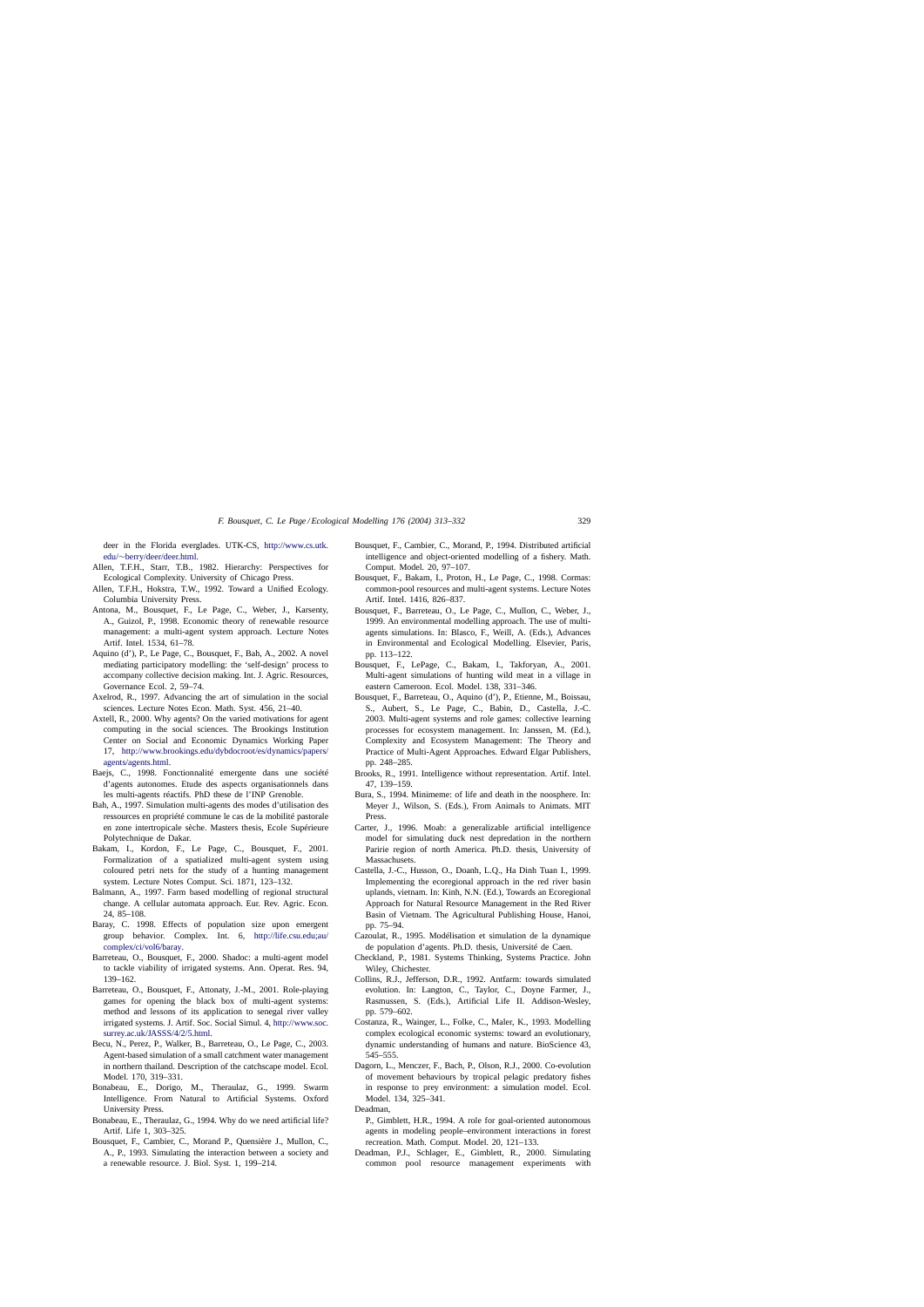<span id="page-17-0"></span>adaptative agents employing alternate communication routines. J. Artif. Soc. Social Simul. 3, [http://www.soc.surrey.ac.uk/](http://www.soc.surrey.ac.uk/JASSS/3/2.2.html) [JASSS/3/2.2.html.](http://www.soc.surrey.ac.uk/JASSS/3/2.2.html)

- Dean, J., Gumerman, G., Epstein, J., Axtell, R., Swedlund, A., Parker, M., McCaroll, S., 2000. Understanding anasazi culture change through agent-based modeling. In: Kohler, T., Gumerman, G. (Eds.), Dynamics in Human and Primate Societies. Oxford University Press, pp. 179–206.
- DeAngelis, D.L., Gross, L.J. (Eds.), 1992. Individual-Based Models and Approaches in Ecology. Chapman and Hall.
- Deffuant, G., 2001. Final report, "improving agri-environmental policies: a simulation approach to the cognitive properties of farmers and institutions". Cemagref, [http://wwwlisc.clermont.](http://wwwlisc.clermont.cemagref.fr/ImagesProject/FinalReport/references_list.htm) [cemagref.fr/ImagesProject/FinalReport/references](http://wwwlisc.clermont.cemagref.fr/ImagesProject/FinalReport/references_list.htm) list.htm.
- Deneubourg, J.L., Goss, S., 1989. Collective patterns and decision making. Ethol. Ecol. Evol. 1, 295–311.
- Derry, J., 1998. Modelling ecological interaction despite object-oriented modularity. Ecol. Model. 107, 145–158.
- Deutschman, D.H., Levin, S., Devine, C., Buttel, L., 1997. Scaling from trees to forests: analysis of a complex simulation model. [http://www.sciencemag.org/feature/data/deutschman/abstract.](http://www.sciencemag.org/feature/data/deutschman/abstract)
- Doran, J., Palmer, M., 1993. The EOS project: integrating two models of paleolithic social change. In: Gilbert, N., Conte, R. (Eds.), Artificial Societies. UCL Press.
- Drogoul, A., 1993. De la simulation multi-agent à la résolution collective de problèmes. Une étude de l'émergence de structures d'organisation dans les systèmes multi-agent. Ph.D. thesis, l'Université Paris VI, Paris.
- Drogoul, A. 1994. La mémoire collective dans les sma réactifs: l'exemple de manta. In: Mémoire Collective, Dialogue Entre les sma Artificiels et les Sciences Humaines et Biologiques. Centre de Recherche de Royallieu, Compiègne.
- Dumont, B., Hill, D., 2001. Multi-agent simulation of group foraging in sheep: effects of spatial memory, conspecific attraction and plot size. Ecol. Model. 141, 201–215.
- Durett, R., Levin, S., 1994. The importance of being discrete (and spatial). Theor. Popul. Biol. 46, 363–394.
- Epstein, J., Axtell, R., 1996. Growing Artificial Societies. Social Science from the Bottom up. Brookins Institution Press/MIT Press.
- Ferber, J., 1995. Les Systèmes Multi-Agents. Vers une Intelligence Collective. InterEditions, Paris.
- Ferber, J., 1999. Multi-Agent Systems: An Introduction to Distributed Artificial Intelligence. Addison-Wesley, Reading, MA.
- Ferrand, N., Demazeau, Y., Baejs, C., 1997. Systèmes multi-agents réactifs et résolution de problèmes spatialisés. Revue d'Intelligence Artificielle 12, 37–72.
- Feuillette, S., Bousquet, F., Le Goulven, P., 2003. Sinuse: a multi-agent model to negotiate water demand management on a free access water table. Environ. Model. Software 18, 413–427.
- Folse, L., Packard, J., W., G. (1989). AI modelling of animal movements in a heterogenous habitat. Ecol. Model. 46, 57–72.
- Franchesquin, N., 1995. Modélisation des négociations aboutissant à une prise de décision collective au sein d'une assemblée communautaire. DEA de l'Université Paris 6.
- Gilbert, N., Doran, J. (Eds.), 1994. Simulating Societies. UCL Press.
- Gilbert, N., 1995. Emergence in social simulation. In: Conte, R., Gilbert, N. (Eds.), Artificial Societies. The Computer Simulation of Social Life. UCL Press, pp. 144–156.
- Gimblett, H., Richards, M., Itami, R., 1998. A complex systems approach to simulating human behaviour using synthetic landscapes. Complex. Int. 6.
- Ginot, V., Le Page, C., Souissi, S., 2002. A multi-agents architecture to enhance end-user individual-based modelling. Ecol. Model. 157, 23–41.
- Grand, S., Cliff, D., 1998. Creatures: entertainment software agents with artificial life. Auton. Agents Multi-Agent Syst. 1, 39–57.
- Grimm, V., 1999. Ten years of individual-based modelling in ecology: what have we learned and what could we learn in the future? Ecol. Model. 115, 129–148.
- Grimm, V., Wyszomirski, T., Aikman, D., Uchmanski, J., 1999. Individual-based modelling and ecological theory: synthesis of a workshop. Ecol. Model. 115, 275–282.
- Gross, L.J., 1998. Behavioral ecology and individual-based modelling, lecture notes for Beijer institute. [http://www.tiem.](http://www.tiem.utk.edu/~gross/behav.txt) utk.edu/∼[gross/behav.txt](http://www.tiem.utk.edu/~gross/behav.txt).
- Guerrin, F., Courdier, R., Calderoni, S., Paillat, J.M., Soulié, J.C., Vally, J.D., 1999. Biomas: un modèle multi-agentspour aider à la gestion négociée d'effluents d'élevage. In: Ferrand, N. (Ed.), Modèles et Systèmes Multi-Agents pour la Gestion de l'Environnement et des Territoires. Cemagref Editions.
- Guillot, A. 1999. Pour une approche dynamique des animats. In: Drogoul, A., Meyar, J.A. (Eds.), Intelligence Artificielle Située. Hermès.
- Hales, D., 1997. Modelling meta-memes. Lecture Notes Econ. Math. Syst. 456, 365–384.
- Hare, M., Pahl-Wostl., C., 2002. Stakeholder categorisation in processes of participatory integrated assessment. Integrat. Asses. 50–62.
- Hill, D. (Ed.), 1995. Verification and Validation of Ecosystem Simulation Models. Ottawa, Ontario.
- Hogeweg, P., Hesper, B., 1983. The ontogeny of the interaction structure in bumble bee colonies: a mirror model. Behav. Ecol. Sociobiol. 12, 271–283.
- Hogeweg, P., 1988. Mirror beyond mirror: puddles of life. In: Langton, C. (Ed.), Artificial Life. Addison-Wesley.
- Hogeweg, P., Hesper, B., 1990. Individual-oriented modelling in ecology. Math. Comput. Model. 13, 83–90.
- Holland, J., 1975. Adaptation in Natural and Artificial Systems. University of Michigan Press.
- Holling, C.S., 1987. Simplifying the complex: the paradigms of ecological function and structure. Eur. J. Operation. Res. 30, 139–146.
- Hraber, P., Jones, T., Forest, S., 1997. The ecology of echo. Artif. Life 3, 165–190.
- Huhns, M., Stephens, L., 1999. Multiagent systems and societies of agents. In: Weiss, G. (Ed.), Multiagent Systems. A Modern Approach to Distributed Artificial Intelligence. MIT Press, pp. 79–122.
- Huston, M., DeAngelis, D., Post, W., 1988. New computer models unify ecological theory. Bioscience 38, 682–691.
- Hutzler, G., 2000. Du jardin des hasards au jardin des données: une approche artistique et multi-agent des interfaces homme/systèmes complexes. Thèse de l'Université Paris 6.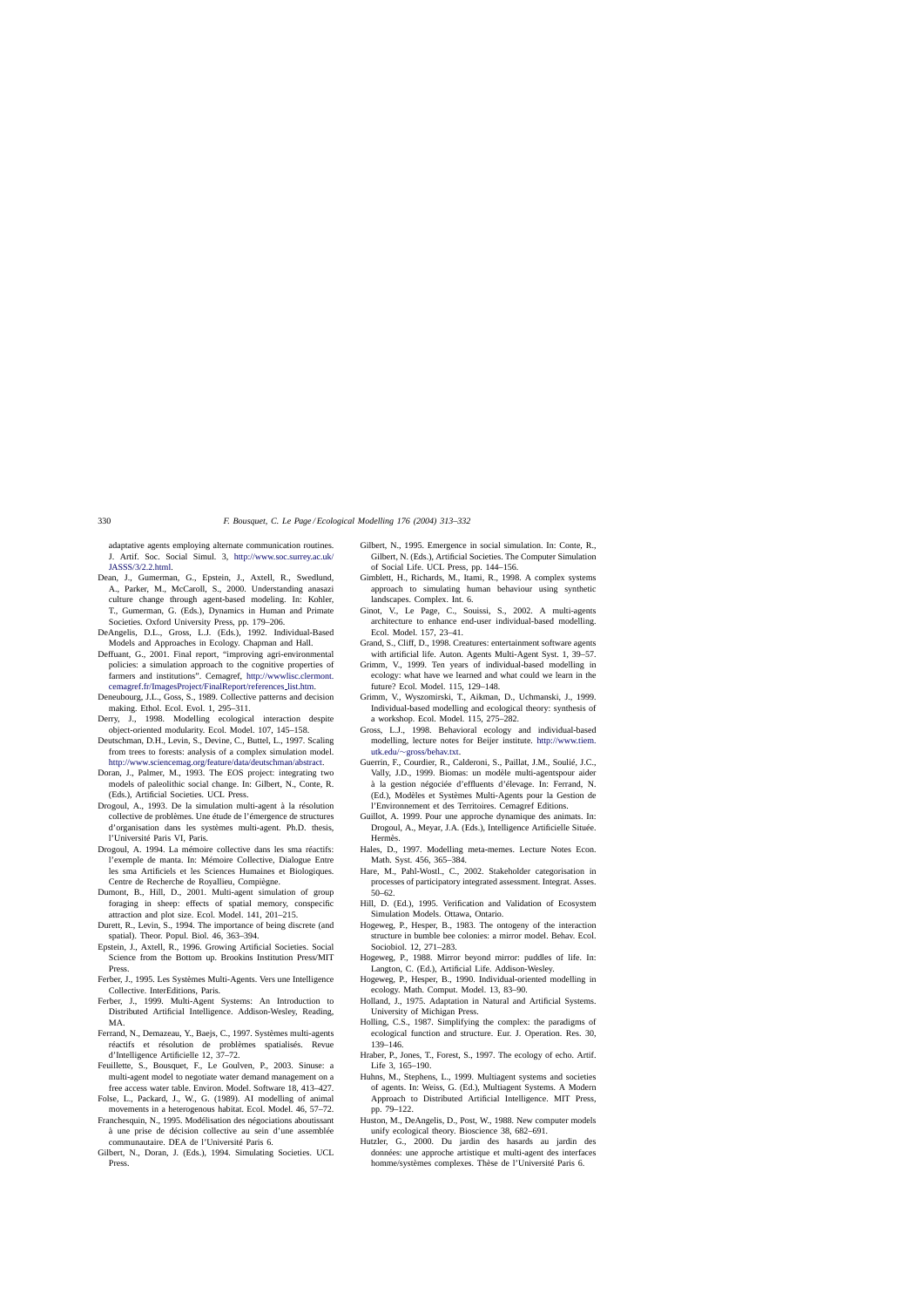- <span id="page-18-0"></span>Janssen, M., Ostrom, E., 2001. Critical factors that foster local self-governance of common-pool resources. In: Annual Meeting of the Resilience Alliance, Chiang Mai, Thiland, August, 16–18 and Conference on "Inequality, Collective Action, and Environmental Sustainability," Santa Fe Institute, September 21–23.
- Janssen, M.A., de Vries, H.J.M., 1998. The battle of perspectives: a multi-agent model with adaptive responses to climate change. Ecol. Econ. 26, 43–65.
- Janssen, M.A., Carpenter, S.R., 1999. Managing the resilience of lakes: a multi-agent modeling approach. Conserv. Ecol. 3.
- Janssen, M., (Ed.), 2003. Complexity and Ecosystem Management: The Theory and Practice of Multi-agent Approaches. Edward Elgar Publishers, Chettenham (UK).
- Jefferson, D., Collins, R., Cooper, C., Dyer, M., Flowers, M., Korf, R., Taylor, C., Wang, A., 1991. Evolution as a theme in artificial life: the genesys/tracker system. In: Lanton, C., Taylor, C., Farmer, J., Rasmussen, S. (Eds.), Artificial Life II. Addison-Wesley, pp. 549–578.
- Jorgensen, S., Patten, B., Straskraba, M., 2000. Ecosystems emerging: 4. Growth. Ecol. Model. 126, 249–284.
- Judson, O.P., 1994. The rise of the individual-based model in ecology. TREE 9, 9–14.
- Kawata, M., Toquenaga, Y., 1994. From artificial individuals to global patterns. TREE 11, 417–421.
- Keitt, T., 1997. Stability and complexity on a lattice: coexistence of species in an individual-based food web model. Ecol. Model. 102, 243–258.
- Kleijnen, J., 1998. Experimental design for sensitivity analysis, optimization, and validation of simulation models. In: Banks, J. (Ed.), Handbook of Simulation. Wiley, New York, pp. 177–223.
- Kohler, T., Kresl, J., Van West, C., Carr, E., Wilshusen, R., 2000. Be there and then: a modeling approach to settlement determinants and spatial efficiency among late ancestral pueblo populations of the mesa verde region, us southwest. In: Kohler, T., Gumerman, G. (Eds.), Dynamics in Human and Primate Societies. Oxford University Press, pp. 145–178.
- Kohler, T.A., Carr, E. (Eds.), 1996. Swarm Based Modelling of Prehistoric Settlement Systems in Southwestern North America. Forli, Italy.
- Kohler, T.A., Gumerman, G.J. (Eds.), 2000. Dynamics in Human and Primate Societies. Agent-Based Modeling of Social and Spatial Processes. Oxford University Press. Santa Fe Institute Studies in the Sciences of Complexity.
- Kozlack, J., Demazeau, Y., Bousquet, F. (Eds.), 1999. Multi-Agent System to Model the Fishbank Play Process. Varsovie.
- Krebs, F., Bossel, H., 1996. Emergent value orientation in self-organization of an animat. Ecol. Model. 96, 143–164.
- Kreft, J.U., Booth, G., Wimpenny, J.W.T., 1998. Bacsim, a simulator for individual-based modelling of bacterial colony growth. [http://www.eeb.yale.edu/ginger/bacillus/node1.html.](http://www.eeb.yale.edu/ginger/bacillus/node1.html)
- Lambert, P., Rochard, E., Masse, J., 1999. Environnement des poissons migrateurs dans les modèles individus-centrés. In: Ferrand, N. (Ed.), Modèles et Systèmes Multi-Agents pour la Gestion de l'Environnement et des Territoires. Cemagref Editions.
- Langton, C., 1988. Artificial life. In: Langton, C. (Ed.), Artificial Life. Addison-Wesley, pp. 1–47.
- Langton, C.G., 1992. Life at the edge of chaos. In: Langton, C.G., Taylor, C., Farmer, J.D., Rasmussen, S. (Eds.), Artificial Life II. Addison-Wesley, pp. 41–91.
- Lansing, J.S., Kremer, J.N. (Eds.), 1994. Emergent Properties of Balinese Water Temple Networks: Coadaptaion on a Rugged Fitness Landscape. In: Langton C. (Ed.), Artificial Life III. Addison-Wesley, Santa Fe.
- Le Ber, F., Dury, A., Chevrier, V., Benoit, M., 1999. Simuler l'organisation spatiale d'un territoire agricole: différentes approches. In: Ferrand, N. (Ed.), Modèles et Systèmes Multi-Agents pour la Gestion de l'Environnement et des Territoires. Cemagref Editions.
- Le Page, C., Cury, P., 1997. Population viability and spatial fish reproductive strategies in constant and changing environments: an individual-based modelling approach. Can. J. Fish. Aquat. Sci. 54, 2235–2246.
- Le Page, C., Lardon, S., Bommel, P., Baron, C., Bousquet, F., 1999. Entités spatiales génériques et modèles de simulation multi-agent. pp. 341–342. In: Gleizes, M.-P., Marcenac, P., (Eds.), Jfiadsma'99. Ingénierie des systèmes multi-agents. Hermès, St-Gilles (La Réunion).
- Lindgren, K., Nordahl, M., 1994. Artificial food webs. In: Langton, C. (Ed.), Artificial Life III. Addison-Wesley.
- Lomnicki, A., 1999. Individual-based models and the individualbased approach to population ecology. Ecol. Model. 115, 191– 198.
- Lorek, H., Sonnenschein, M., 1999. Modelling and simulation software to support individual-based ecological modelling. Ecol. Model. 115, 199–216.
- Lynam, T., Bousquet, F., D'Aquino, P., Barreteau, O., Le Page, C., Chinembiri, F., Mombeshora, B., 2002. Adapting science to adaptive managers: spidergrams, belief models, and multi-agent systems modeling. Conserv. Ecol. 5, 24, [http://www.consecol.org/vol5/iss2/art24.](http://www.consecol.org/vol5/iss2/art24)
- Maes, P., Schneiderman, B., 1997. Direct manipulation vs. Interface agents: a debate. Interactions 4, 42–61.
- Maley, C., Caswell, H., 1993. Implementing *i*-state configuration models for population dynamics: an object-oriented programming approach. Ecol. Model. 68, 75–89.
- Mathevet, R., Bousquet, F., Le Page, C., Antona, M., 2003. Agent-based simulations of interactions between duck population, farming decisions and leasing of hunting rights in the camargue (southern France). Ecol. Model. 165, 107–126.
- May, R., 1973. Stability and Complexity in Model Ecosystems. Princeton University Press.
- McCauley, E., Wilson, W.G., de Roos, A., 1993. Dynamics of age-structured and spatially structured predator–prey interactions: individual-based models and population-level formulation. Am. Natur. 142, 412–442.
- Mechoud, S., Hill, D., Campos, A., 1998. Simulation multi-agents de l'entretien des paysages par des herbivores en moyenne montagne. In: Ferrand, N. (Ed.), Modèles et Systèmes Multi-Agents pour la Gestion de l'Environnement et des Territoires. Cemagref Editions.
- Minar, N., Burkhart, R., Langton, C., Askenazi, M., 1996. The swarm simulation system: a toolkit for building multi-agent simulations. [http://www.santafe.ed/project/swarm.](http://www.santafe.ed/project/swarm)